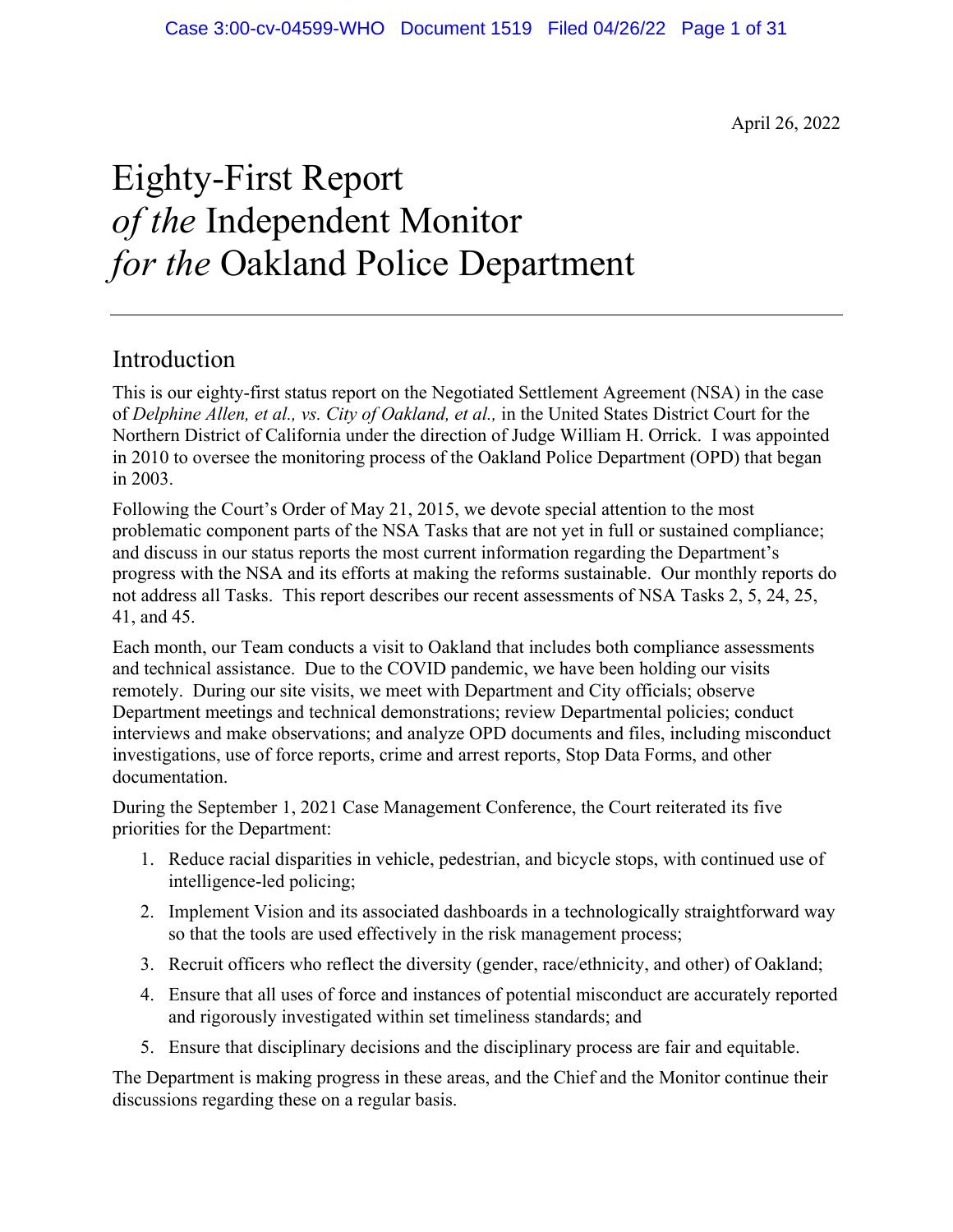Eighty-First Report of the Independent Monitor for the Oakland Police Department April 26, 2022 Page 2 of 31

# *Focused Task Assessments*

# Task 2: Timeliness Standards and Compliance with IAD Investigations

## **Requirements:**

*Fairness to complainants, members/employees and the public requires that internal investigations be completed in a timely fashion.* 

- *1. On or before December 1, 2003, OPD shall develop policies regarding timeliness standards for the completion of Internal Affairs investigations, administrative findings and recommended discipline.*
- *2. Compliance with these timeliness standards shall be regularly monitored by IAD command and the Department's command staff. If IAD experiences an unusual proliferation of cases and/or workload, IAD staffing shall be increased to maintain timeliness standards.*

(Negotiated Settlement Agreement III. B.)

### **Relevant Policy:**

OPD most recently revised Departmental General Order M-03, *Complaints Against Department Personnel and Procedures*, on December 22, 2017.

### **Commentary:**

**Task 2.1** requires that internal investigations (IAD and Division Level) – including review, approval, findings, and discipline – be completed in accordance with the timeliness standards developed by OPD. To assess this subtask, we reviewed a list of all internal investigations resulting in formal findings (unfounded, sustained, exonerated, or not sustained) that were approved in January, February, and March 2022, and calculated the number of days between the complaint date and the approval date for each case. We excluded from the dataset cases that were administratively closed, those that involved on-duty traffic accidents or service complaints, and those that did not involve Manual of Rules (MoR) violations. We segregated the remaining cases into Class I or Class II categories. If a case involved at least one alleged Class I violation, we classified it as Class I.

At least 85% of Class I misconduct investigations and at least 85% of Class II misconduct investigations must be completed within 180 days to be considered timely. Per DGO M-03, Class I offenses "are the most serious allegations of misconduct and, if sustained, shall result in disciplinary action up to and including dismissal and may serve as the basis for criminal prosecution." Class II offenses include "all minor misconduct offenses."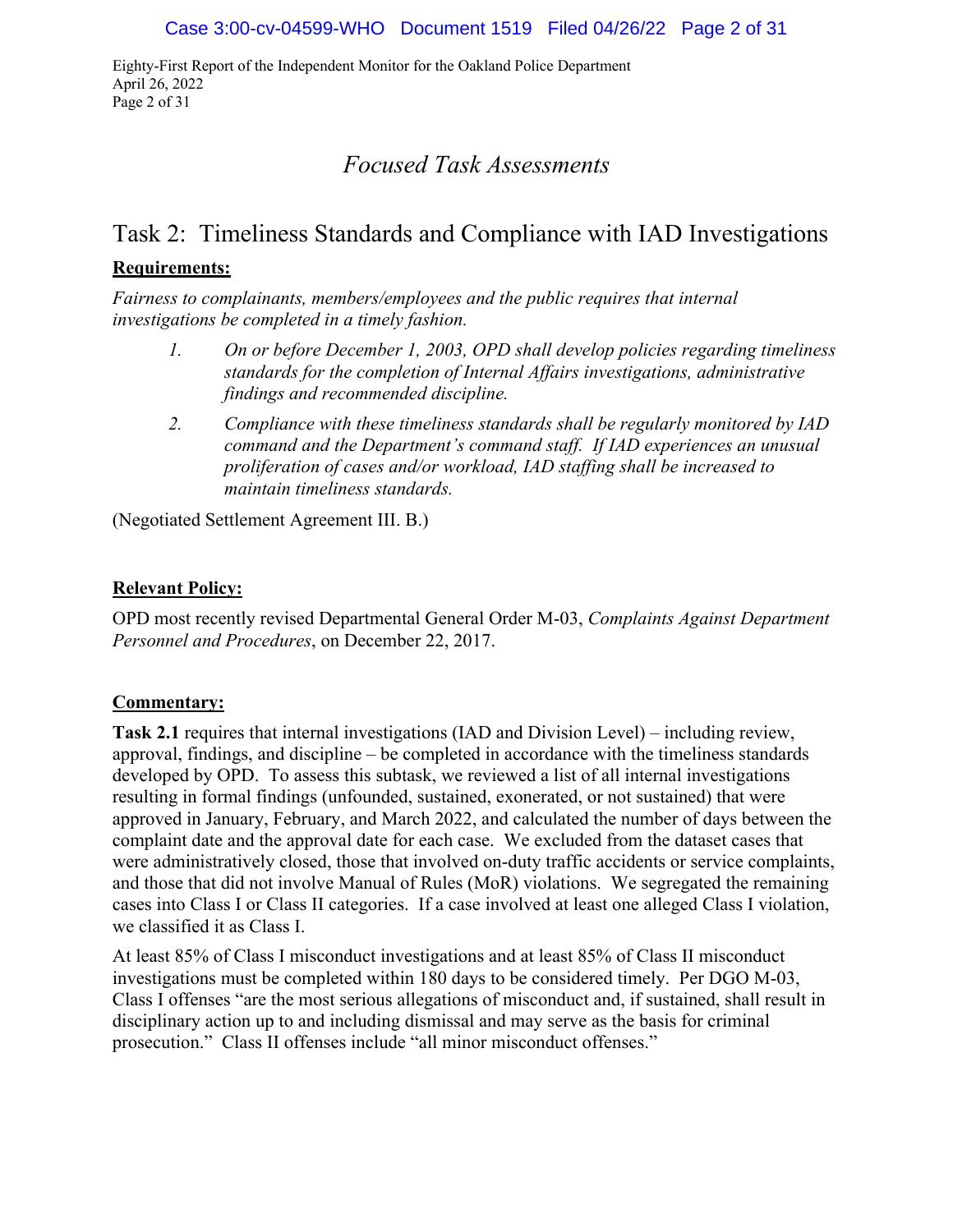Eighty-First Report of the Independent Monitor for the Oakland Police Department April 26, 2022 Page 3 of 31

For the purposes of this assessment, we calculated the number of days between the complaint receipt date and the approval date. The complaint date is the date on which the Department first becomes aware of a complaint – whether it is lodged by a community member or internally generated. We removed from the denominator cases that were delayed due to tolling (held in abeyance in accordance with one of the provisions of Government Code Section 3304) or cases in which the Department asserted that its failure to meet the 180-day timeliness requirement resulted from delays in the Community Police Review Agency (CPRA) completing its concurrent investigations.

For this reporting period, the Department remains in compliance with Task 2. Of the 45 applicable Class I cases we reviewed for this assessment, 43, or 96%, were in compliance with established timelines. During our last review of Task 2, we found 88% of Class I cases in compliance with established timelines. Of the 91 applicable Class II cases we reviewed for this assessment, 87, or 96%, were in compliance with established timelines. During our last review of Task 2, we found 92% of Class II cases in compliance with established timelines.

Per DGO M-03, "In cases with a sustained finding, the discipline recommendation process shall be completed within 30 calendar days of the sustained finding." We reviewed all 18 cases including a total of 55 sustained findings that were approved in January, February, and March 2022; five cases involved multiple sustained findings. All (100%) of these cases were in compliance with established discipline timelines.

OPD is in compliance with Task 2.1.

Task 2.2 requires that IAD and OPD command staff regularly monitor compliance with these timeliness standards. The primary responsibility for monitoring compliance with timeliness standards rests with IAD, whether investigations are conducted by IAD personnel or via Division-level investigation. As part of this monitoring, the IAD Commander discusses pending deadlines for key open investigations during IAD's weekly meetings with the Chief; the deadlines are also reflected in written agendas for these meetings. A Monitoring Team representative regularly attends these weekly meetings. IAD also occasionally, as needed, emails individual reminders on cases approaching due dates to investigators and their supervisors. The Department is in compliance with Task 2.2.

Task 2.3 requires that if IAD experiences an unusual proliferation of cases and/or workload, IAD staffing be increased to maintain timeliness standards. We routinely request and receive updates on IAD staffing levels during and between our site visits.

| <b>Task 2 compliance status</b> | In<br>npliance |
|---------------------------------|----------------|
|---------------------------------|----------------|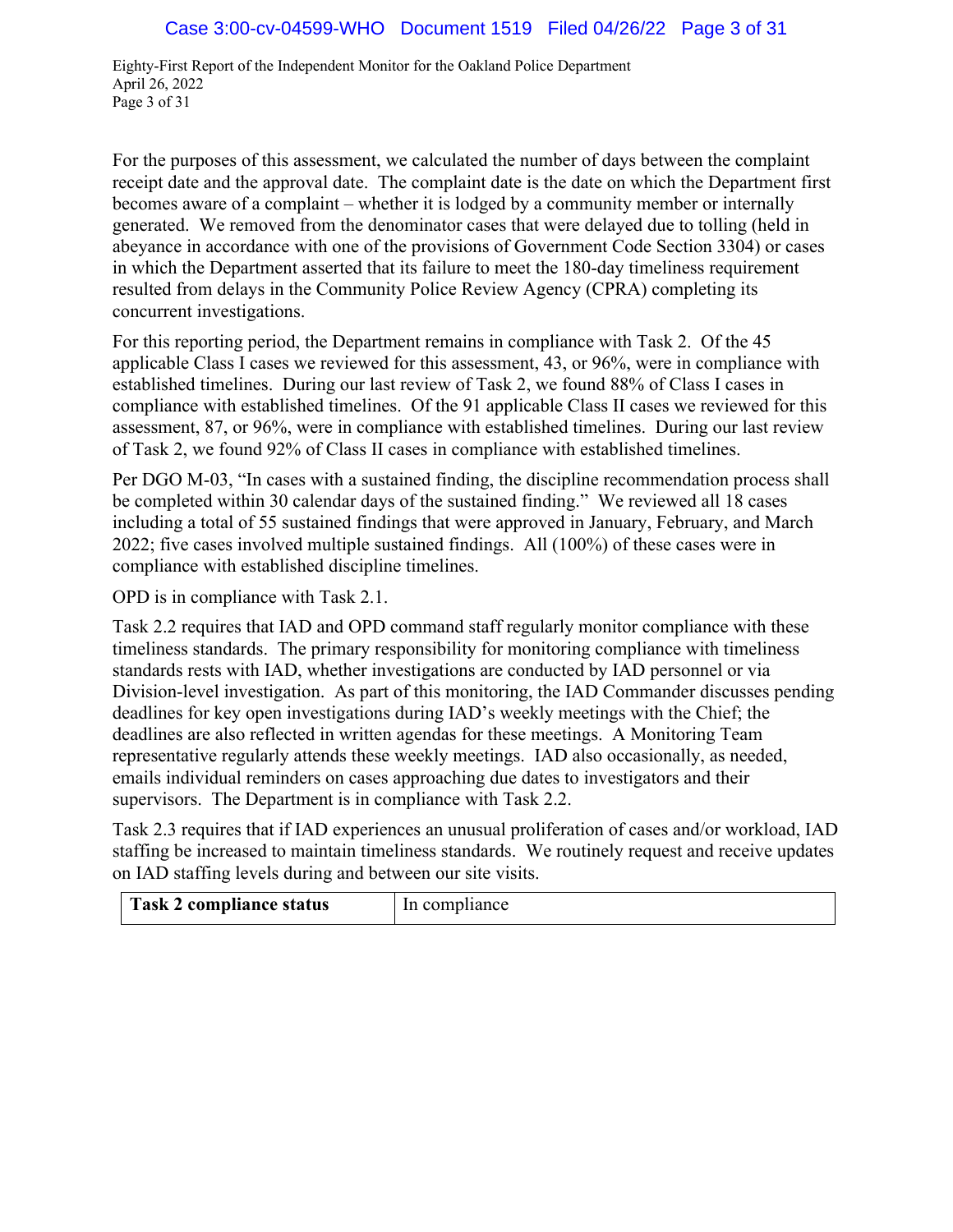Eighty-First Report of the Independent Monitor for the Oakland Police Department April 26, 2022 Page 4 of 31

# Task 5: Complaint Procedures for IAD

### **Requirements:**

- *1. On or before December 1, 2003, OPD shall develop a policy so that, OPD personnel who become aware that a citizen wishes to file a complaint shall bring such citizen immediately, or as soon as circumstances permit, to a supervisor or IAD or summon a supervisor to the scene. If there is a delay of greater than three (3) hours, the reason for such delay shall be documented by the person receiving the complaint. In the event that such a complainant refuses to travel to a supervisor or to wait for one, the member/employee involved shall make all reasonable attempts to obtain identification, including address and phone number, as well as a description of the allegedly wrongful conduct and offending personnel, from the complainant and any witnesses. This information, as well as a description of the complaint, shall immediately, or as soon as circumstances permit, be documented on a Complaint Form and submitted to the immediate supervisor or, in his/her absence, the appropriate Area Commander, and shall be treated as a complaint. The supervisor or appropriate Area Commander notified of the complaint shall ensure the Communications Division is notified and forward any pertinent documents to the IAD.*
- *2. An on-duty supervisor shall respond to take a complaint received from a jail inmate taken into custody by OPD, who wishes to make a complaint of Class I misconduct contemporaneous with the arrest. The supervisor shall ensure the Communications Division is notified and forward any pertinent documents to the IAD. All other misconduct complaints by a jail inmate shall be handled in the same manner as other civilian complaints.*
- *3. In each complaint investigation, OPD shall consider all relevant evidence, including circumstantial, direct and physical evidence, and make credibility determinations, if feasible. OPD shall make efforts to resolve, by reference to physical evidence, and/or use of follow-up interviews and other objective indicators, inconsistent statements among witnesses.*
- *4. OPD shall develop provisions for the permanent retention of all notes, generated and/or received by OPD personnel in the case file.*
- *5. OPD shall resolve each allegation in a complaint investigation using the "preponderance of the evidence" standard. Each allegation shall be resolved by making one of the following dispositions: Unfounded, Sustained, Exonerated, Not Sustained, or Administrative Closure. The Department shall use the following criteria for determining the appropriate disposition:*
	- *a. Unfounded: The investigation disclosed sufficient evidence to determine that the alleged conduct did not occur. This finding shall also apply when individuals named in the complaint were not involved in the alleged act.*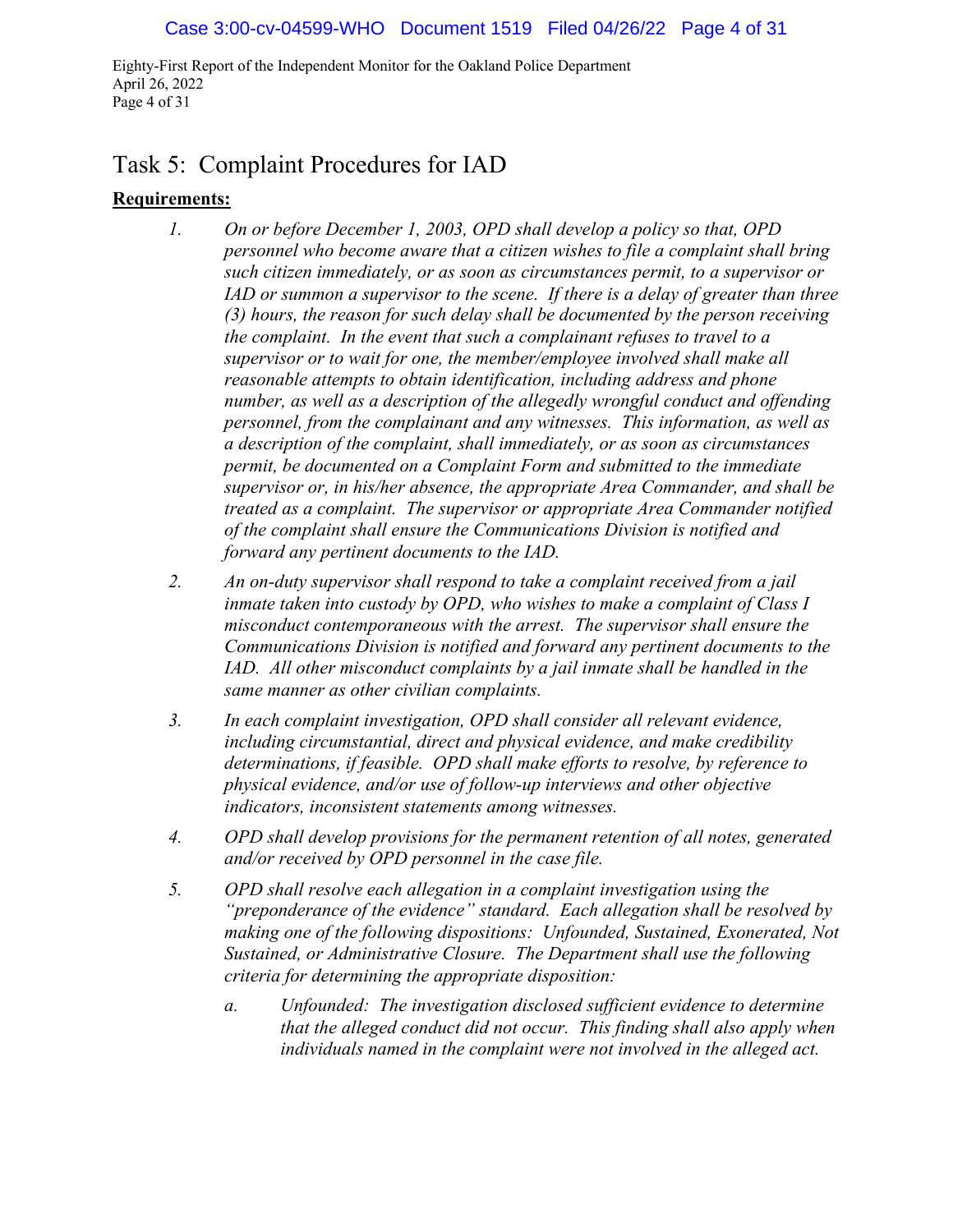#### Case 3:00-cv-04599-WHO Document 1519 Filed 04/26/22 Page 5 of 31

Eighty-First Report of the Independent Monitor for the Oakland Police Department April 26, 2022 Page 5 of 31

- *b. Sustained: The investigation disclosed sufficient evidence to determine that the alleged conduct did occur and was in violation of law and/or Oakland Police Department rules, regulations, or policies.*
- *c. Exonerated: The investigation disclosed sufficient evidence to determine that the alleged conduct did occur, but was in accord with law and with all Oakland Police Department rules, regulations, or policies.*
- *d. Not Sustained: The investigation did not disclose sufficient evidence to determine whether or not the alleged conduct occurred.*
- *e. Administrative Closure: The investigation indicates a service complaint, not involving an MOR violation, was resolved without conducting an internal investigation; OR*
- *f. To conclude an internal investigation when it has been determined that the investigation cannot proceed to a normal investigative conclusion due to circumstances to include but not limited to the following:* 
	- *1) Complainant wishes to withdraw the complaint and the IAD Commander has determined there is no further reason to continue the investigation and to ensure Departmental policy and procedure has been followed;*
	- *2) Complaint lacks specificity and complainant refuses or is unable to provide further clarification necessary to investigate the complaint;*
	- *3) Subject not employed by OPD at the time of the incident; or*
	- *4) If the subject is no longer employed by OPD, the IAD Commander shall determine whether an internal investigation shall be conducted.*
	- *5) Complainant fails to articulate an act or failure to act, that, if true, would be an MOR violation; or*
	- *6) Complaints limited to California Vehicle Code citations and resulting tows, where there is no allegation of misconduct, shall be referred to the appropriate competent authorities (i.e., Traffic Court and Tow Hearing Officer).*
- *g. Administrative Closures shall be approved by the IAD Commander and entered in the IAD Complaint Database.*
- *6. The disposition category of "Filed" is hereby redefined and shall be included under Administrative Dispositions as follows:*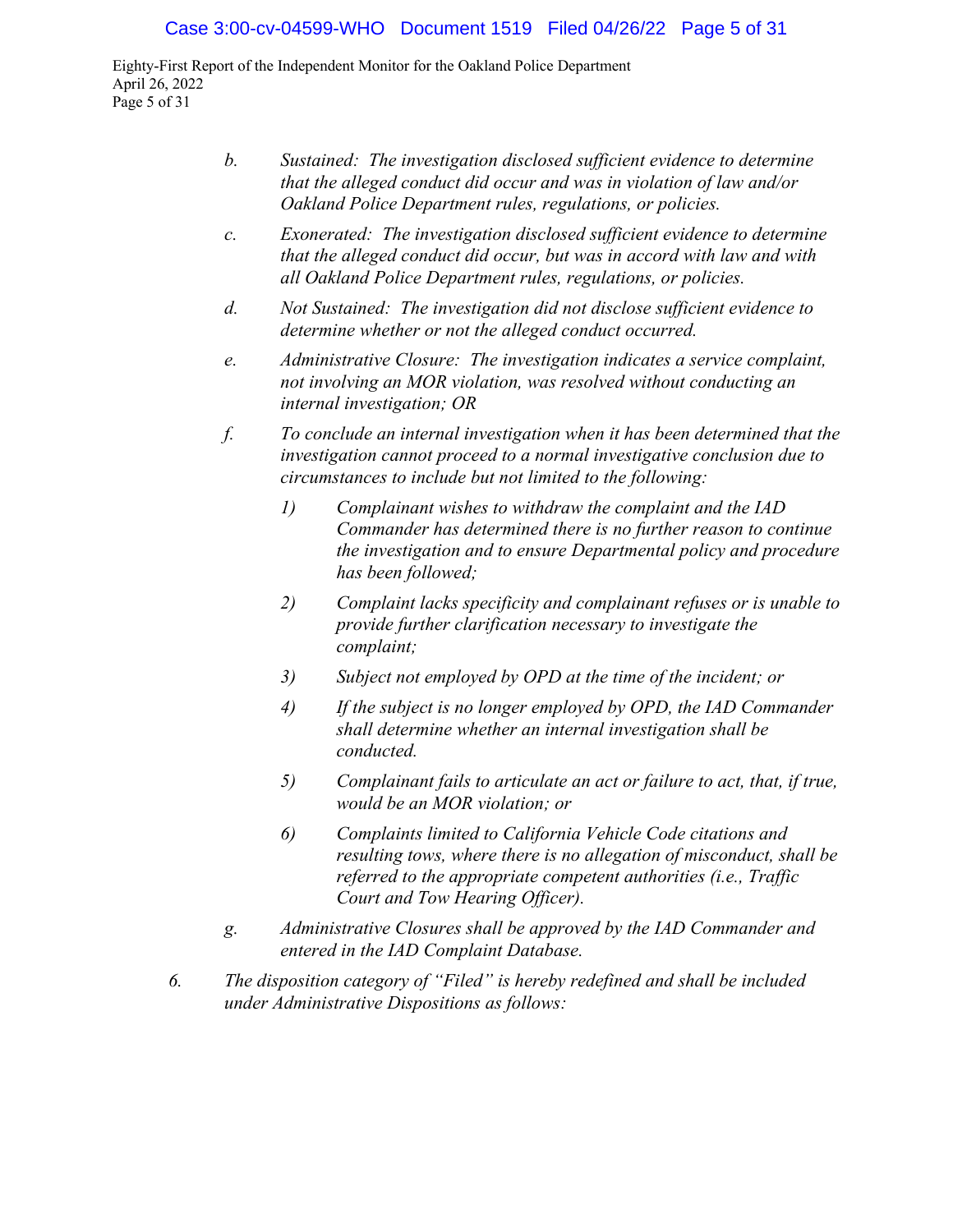Eighty-First Report of the Independent Monitor for the Oakland Police Department April 26, 2022 Page 6 of 31

- *a. An investigation that cannot be presently completed. A filed investigation is not a final disposition, but an indication that a case is pending further developments that will allow completion of the investigation.*
- *b. The IAD Commander shall review all filed cases quarterly to determine whether the conditions that prevented investigation and final disposition have changed and may direct the closure or continuation of the investigation.*
- *7. Any member or employee who is a subject of an internal investigation, as well as any other member or employee on the scene of an incident at which misconduct*  has been alleged by a complainant, shall be interviewed and a recorded statement *taken. However, investigators, with the approval of an IAD Commander, are not required to interview and/or take a recorded statement from a member or employee who is the subject of a complaint or was on the scene of the incident when additional information, beyond that already provided by the existing set of facts and/or documentation, is not necessary to reach appropriate findings and conclusions.*

(Negotiated Settlement Agreement III. E.)

### **Relevant Policy:**

There are six Departmental policies that incorporate the requirements of Task 5: Department General Order M-03, *Complaints Against Department Personnel and Procedures* (revised most recently on December 22, 2017); Communications Division Policy & Procedures C-02, *Receiving and Logging Complaints Against Personnel and Use of Force Incidents (revised most* recently on December 7, 2009); Training Bulletin V-T.1, *Internal Investigation Procedure Manual* (revised most recently on August 23, 2018); Special Order 8270, *Booking of Prisoners at the Glenn E. Dyer Detention Facility* (published June 24, 2005); Special Order 8565, *Complaints Against Department Personnel* (published May 11, 2007); and IAD Policy & Procedures Manual 21-01, *IAD General Operating Procedures* (published August 17, 2021). In addition, NSA stipulations issued on December 12, 2005 and March 13, 2007 incorporate the requirements of this Task.

#### **Commentary:**

Task 5 consists of several subtasks, briefly described below. Based on OPD's compliance history with many of the subtasks, not all are being actively monitored at this time. As we have continued to advise, quality and timely investigations are essential to fulfilling the Department's obligation to complainants and officers alike.

**Task 5.1** requires that when a citizen wishes to file a complaint, the citizen is brought to a supervisor or IAD, or a supervisor is summoned to the scene. **Task 5.2** requires that if there is a delay of greater than three hours in supervisory response, the reason for the delay must be documented. **Task 5.3** requires that where a complainant refuses to travel to a supervisor, or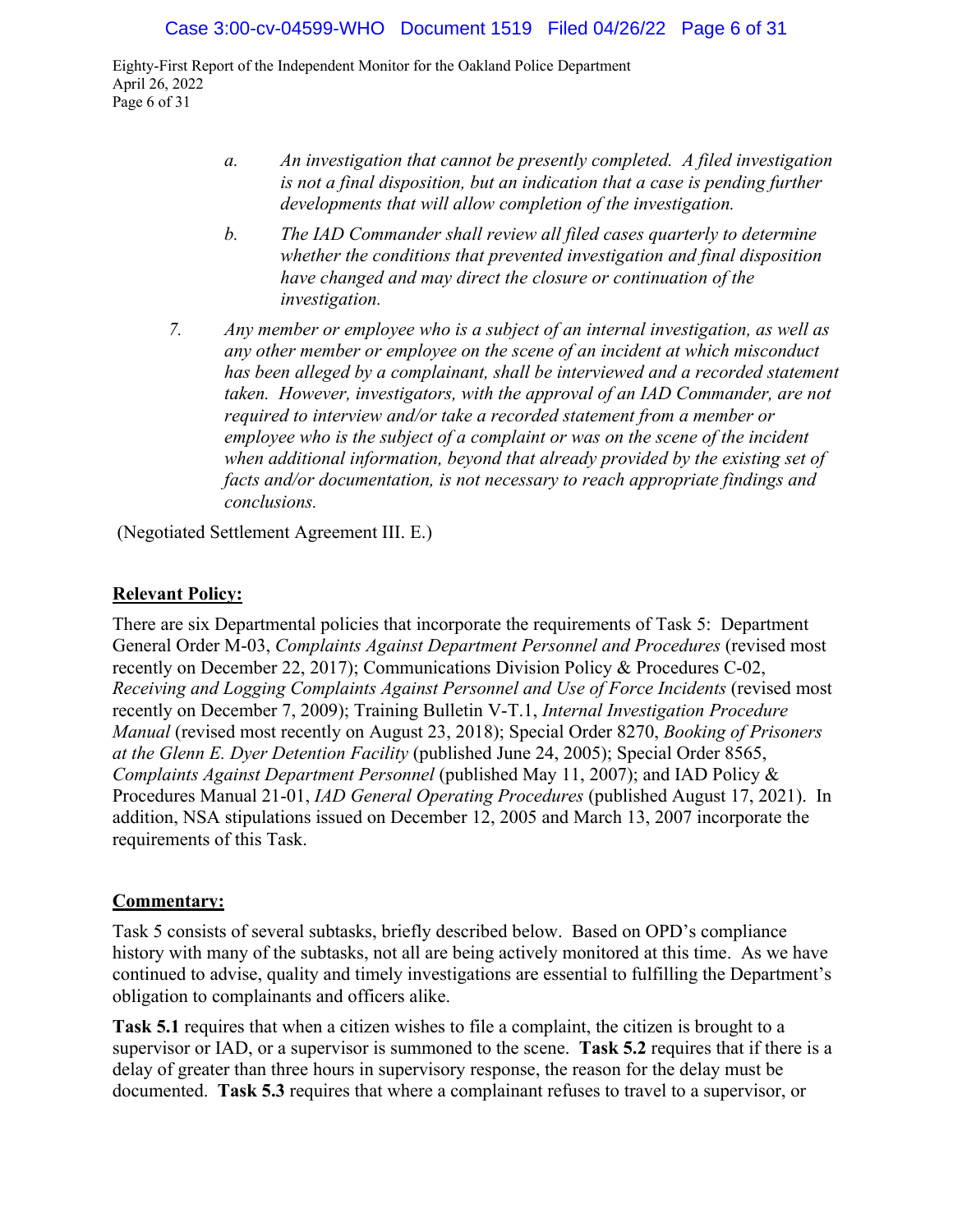Eighty-First Report of the Independent Monitor for the Oakland Police Department April 26, 2022 Page 7 of 31

wait for one, personnel make all reasonable attempts to obtain specific information to assist in investigating the complaint. **Task 5.4** requires that specific information be documented on a complaint form and submitted to the immediate supervisor or, in his/her absence, the appropriate Area Commander. **Task 5.5** requires that the supervisor or Area Commander notify Communications and forward any pertinent documents to IAD.

To assess compliance with Tasks 5.1 through 5.5, we reviewed the Daily Incident Logs (DILs) prepared by the Communications Division and forwarded to IAD each business day. The DIL form has been modified several times during our tenure to elicit "forced responses" that gather all of the information required to evaluate compliance with these Tasks. These modifications have significantly enhanced OPD's ability to document compliance by properly filling out and distributing the logs, and compliance rates with these subtasks have been near 100% for several years. Consequently, we no longer actively assess OPD's compliance with these subtasks, but we continue to receive both the DILs and Daily Complaint Referral Logs (used to document when Information Business Cards [IBCs] are provided to citizens in lieu of a complaint forms). We spot-check these forms regularly to verify that the quality of their completion has not diminished. OPD remains in compliance with Tasks 5.1 through and including Task 5.5.

**Task 5.6** requires that an on-duty supervisor respond to take a complaint received from a jail inmate taken into custody by OPD, who wishes to make a complaint of Class I misconduct contemporaneous with the arrest of the inmate. We have not actively monitored this subtask since December 2014, though we have reviewed cases applicable to this requirement in several reports since that time.

**Task 5.12** requires that the Watch Commander ensure that any complaints that are applicable to Task 5.6 are delivered to and logged with IAD. Under current policy, the Communications Division must record on the DILs complaints that are received and/or handled by on-duty supervisors, and the DILs are forwarded daily to IAD.

OPD remains in compliance with Tasks 5.6 and 5.12.

**Task 5.15** through **Task 5.19**, and **Task 5.21,** collectively address the quality of completed IAD investigations, and therefore remain the subject of our focused Task assessments. To assess compliance with these Tasks, we reviewed 15 IAD cases that were closed between November 1- December 31, 2021, sampled from our two most recent document requests. This sample included investigations completed by IAD and Division-level investigations (DLIs). It also included cases that were resolved via formal investigation and investigations that were resolved via summary finding. (Summary findings are investigations in which the Department believes a proper conclusion can be determined based on a review of existing documentation with limited or no additional interviews and follow-up.) As is our practice, if we had questions pertaining to a case, we consulted with the commanding officer of IAD before making our final determination.

Together, **Tasks 5.15** and **Task 5.16** require that OPD: gathers all relevant evidence; conducts follow-up interviews where warranted; adequately considers the evidence gathered; makes credibility assessments where feasible; and resolves inconsistent statements.

In all of the cases we reviewed, we believe that OPD gathered all relevant evidence available. As we often find, in many of the cases video and/or audio recordings proved to be a significant factor in allowing OPD to reach an appropriate conclusion.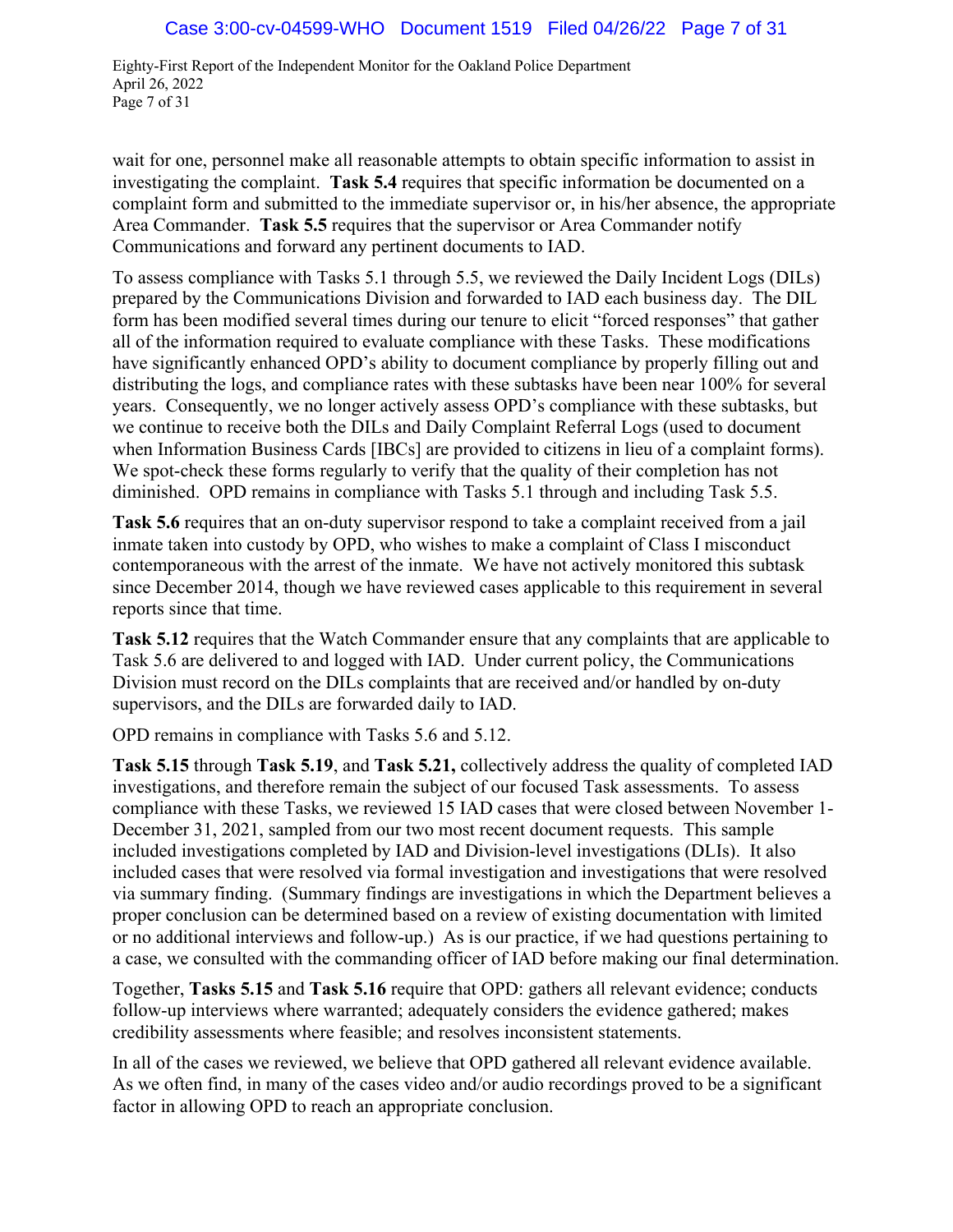Eighty-First Report of the Independent Monitor for the Oakland Police Department April 26, 2022 Page 8 of 31

Investigators conducted follow-up interviews to seek clarification or resolve inconsistencies in three of the 15 cases we reviewed. In one case, the complainant was interviewed twice. In another, two subject officers were interviewed twice. In the third, completed by an outside investigator, four witness officers were interviewed twice; one witness officer was interviewed three times, and the subject officer was interviewed twice. We believe a follow-up interview was warranted in another case, further described below, but it was not completed.

OPD made credibility assessments for all involved parties in seven of the 15 cases. In one case, the complainant was deemed "not credible." There were several inconsistencies in the complainant's statements, and at one point she ceased cooperating with the investigation. In another case, a subject officer was deemed "not credible." His statements were contradicted by several witness officers and two other subject officers. We agreed with all of the credibility assessments we reviewed.

Five cases were approved for summary finding; and per policy, investigators are not required to assess the credibility of the involved officers and civilian employees in these instances. Three cases were administratively closed – two via informal complaint resolution – and credibility assessments are not required for administrative closures.

In nine of the 15 cases we reviewed, OPD resolved inconsistent statements. In four of these cases, BWC recordings were available and assisted in the determination. In two other cases, recorded phone calls were available for review. Three cases resulted in at least one finding of not sustained. Not sustained is an acceptable finding; and by definition, it implies that inconsistencies were not resolved despite investigative efforts. Three additional cases were administratively closed, negating the need to resolve inconsistent statements.

**Task 5.17** requires that OPD permanently retain all notes generated and/or received by OPD personnel in the case file. OPD personnel document that all investigative notes are contained within a particular file by completing an Investigative Notes Declaration Form. OPD has a sustained history of 100% compliance with this subtask. During this reporting period, the form was again properly completed in all of the cases we reviewed.

**Task 5.18** requires that OPD resolve each allegation in a complaint investigation using the preponderance of the evidence standard. **Task 5.19** requires that each allegation of a complaint is identified and resolved with one of the following dispositions: unfounded; sustained; exonerated; not sustained; or administrative closure. Our sample of 15 cases contained 38 allegations that received dispositions as follows: 11 exonerated; three unfounded; four not sustained; ten sustained; and ten administratively closed. Five of the administratively closed allegations were by informal complaint resolution, or ICR. In each of these instances, the complainants' agreement with the ICRs was properly documented.

In one case, IAD added a sustained finding to a case submitted as a Division Level Investigation. The investigator appropriately identified a demeanor issue, but addressed it with a Supervisory Note File (SNF). This would have been appropriate, provided the officer did not have a pattern of similar conduct. IAD discovered that he did and added the additional finding.

We did not disagree with the findings in any of the cases we reviewed. We do, however, believe one allegation should have been further investigated and a finding should have been reached. In this case, an officer improperly used a sick day, and was appropriately sustained for this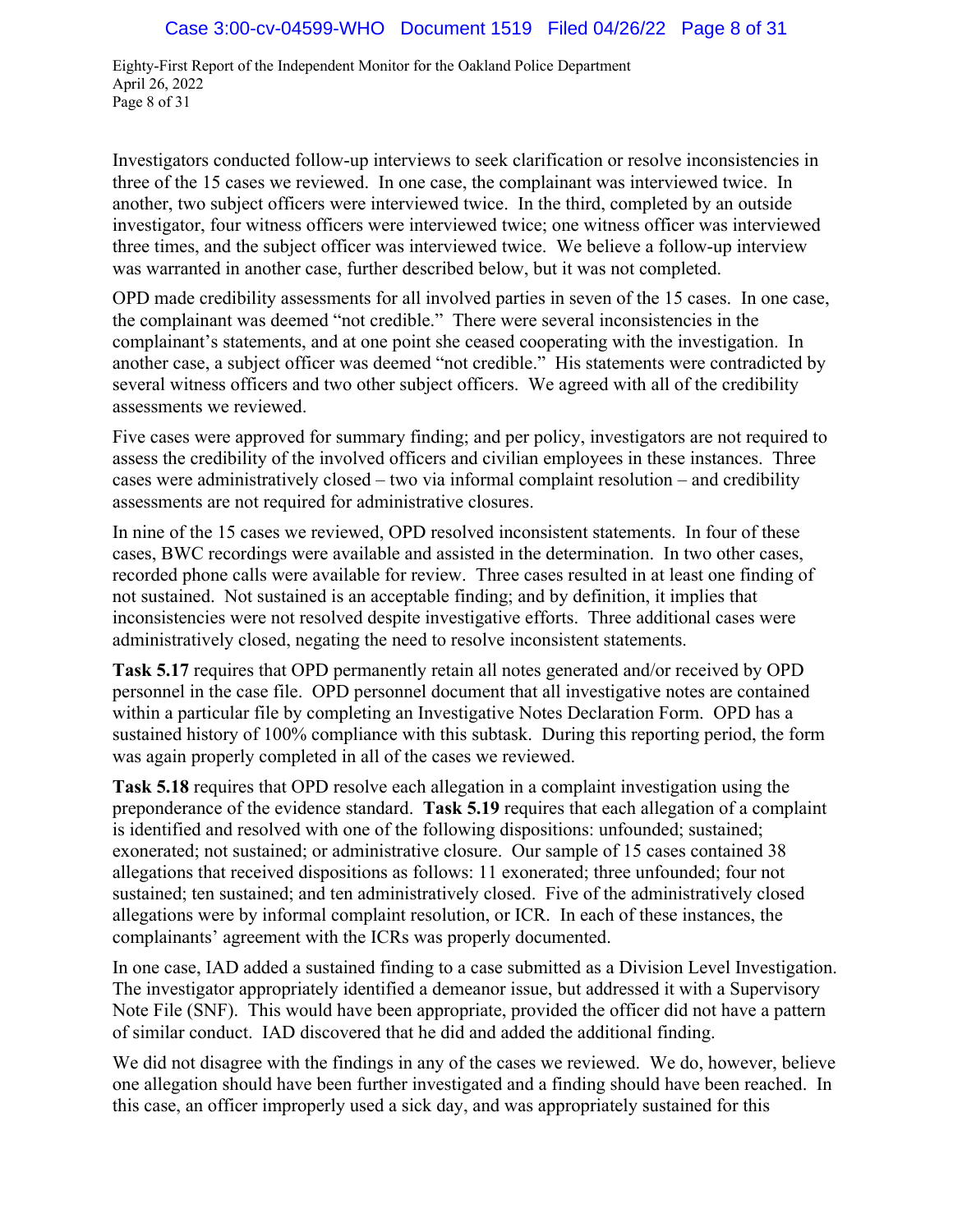Eighty-First Report of the Independent Monitor for the Oakland Police Department April 26, 2022 Page 9 of 31

violation. His sergeant was interviewed as a witness, prior to the subject officer being interviewed. During the subject officer's interview, he alleged that his sergeant gave at least tacit approval to improperly use the sick day. If true, this would constitute misconduct on the sergeant's part. The sergeant should have been reinterviewed regarding the officer's claim. The investigator addressed this in the "Other Information" section of his report; he concluded, "[t]here was no evidence to support the alleged action." This should have been handled as a separate allegation of misconduct and resolved with an appropriate disposition, rather than being addressed in this ancillary fashion. In another case we reviewed – an allegation of an officer sleeping on duty – we agreed with the sustained finding; but noted that the DLI investigator was ill prepared for the interviews, asked leading questions, and failed to ask probing follow-up questions when warranted. We discussed both these cases with the Commander of IAD as we conducted our reviews. He advised that, in regards to the second case, as a result of our observations, the investigator received extensive retraining from IAD's DLI Unit.

**Task 5.20** requires that the IAD Commander review all "filed" cases quarterly to determine whether the conditions that prevented investigation and final disposition have changed. A filed case is defined as an investigation that cannot be presently completed and is pending further developments that will allow completion of the investigation; filed is not a final disposition. Traditionally, as part of our review of this Task, we also reviewed cases that are tolling. OPD defines a tolled case as an administrative investigation that has been held in abeyance in accordance with one of the provisions of Government Code Section 3304. While we are no longer actively assessing this subtask, we note that filed and tolling cases are reviewed with the Chief or her designee during the weekly IAD meetings and are listed by case number on the printed meeting agendas. We receive and review these agendas regularly, and a Monitoring Team member regularly attends these meetings. Additionally, we regularly receive a weekly report listing all tolled cases and all cases approaching their 3304 dates. When we have questions regarding any of the cases in the report, the IAD Commander answers them promptly.

**Task 5.21** requires that any member or employee who is a subject of an internal investigation, as well as any other member or employee on the scene of an incident at which misconduct has been alleged by a complainant, shall be interviewed and a recorded statement taken. However, with the approval of the IAD Commander or his designee, investigators are not required to interview and/or take a recorded statement in all cases. For example, interviews are not needed from a member or employee who is the subject of a complaint, or who was on the scene of the incident when additional information – beyond that already provided by the existing set of facts and/or documentation – is not necessary to reach appropriate findings and conclusions. Five of the 15 cases we reviewed were resolved via summary finding, and each case was appropriately approved for such closure. Three other cases were administratively closed, negating the need for interviews in these cases.

| Task 5 compliance status | In compliance |
|--------------------------|---------------|
|                          |               |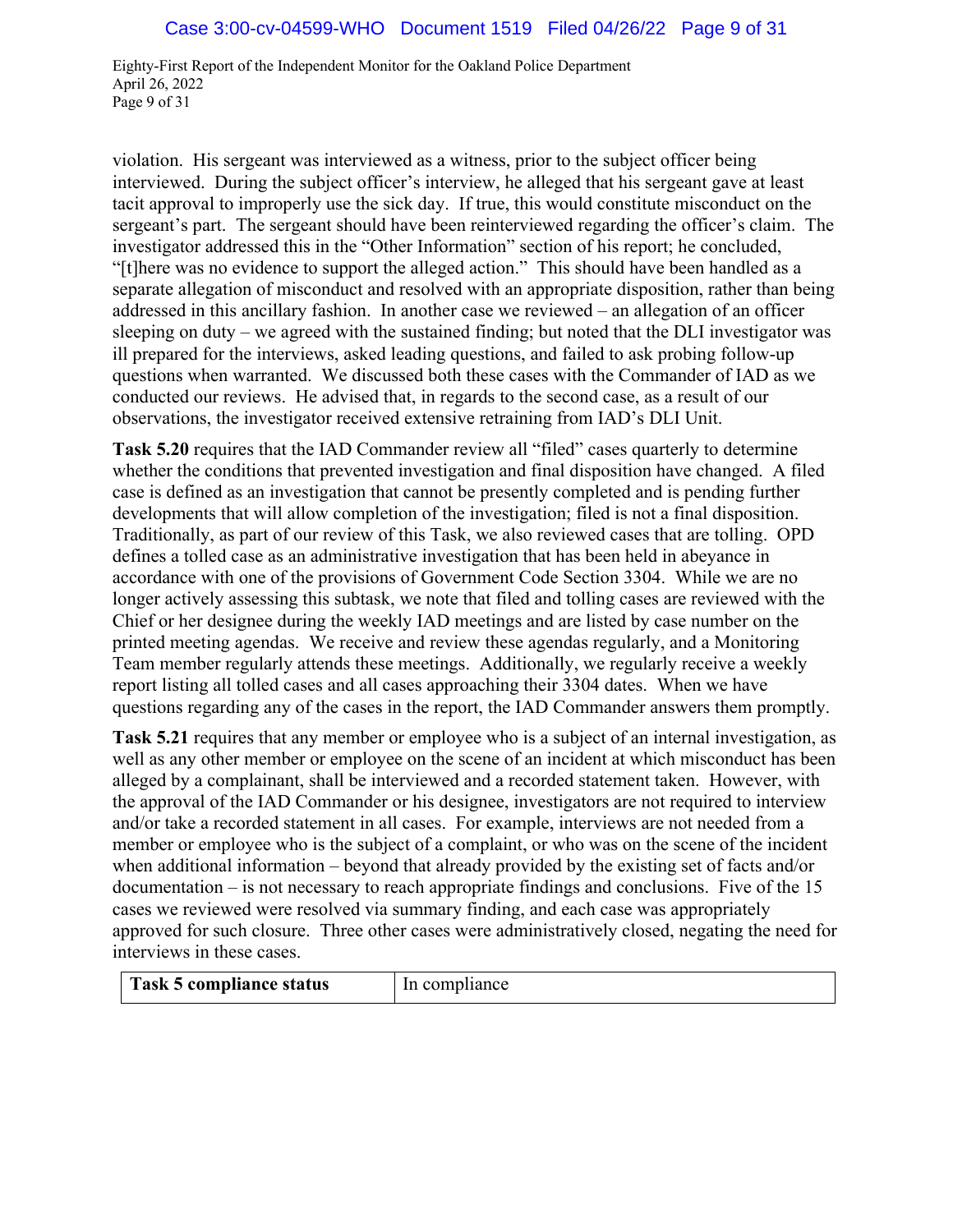Eighty-First Report of the Independent Monitor for the Oakland Police Department April 26, 2022 Page 10 of 31

# Overview of Our Assessments of Tasks 24 and 25

OPD had been in compliance with Tasks 24 and 25 since 2015, and we did not actively review these Tasks. In November 2018, after we raised concerns regarding the identification, potential underreporting, and investigation of uses of force, the Court reactivated Tasks 24 and 25.

Between March 7-March 22, 2022, we reviewed one Level 2 use of force for which a Force Review Board (FRB) was held, and one Level 1 use of force for which an Executive Force Review Board (EFRB) was held. Where concerns with field reporting existed, the concerns were appropriately addressed by the Boards.<sup>1</sup> We discuss only Level 3 and 4 uses of force in this assessment.

For purposes of this report, we reviewed 43 Level 3 and Level 4 use of force (UOF) reports that were completed by OPD personnel between December 1, 2021-January 31, 2022. We reviewed all incidents that involved at least one Level 3 use of force (three), and a sample of Level 4 uses of force (40).

Since we resumed these reviews following the Court's reactivation of these Tasks, we have provided detailed feedback on the force investigations to OPD during each of our site visits. In cases where we have had questions or concerns, OPD personnel have continued to be responsive and have provided follow-up where necessary. In some cases, OPD has provided additional information or documentation that supports its actions, and we have concurred with the Department's assessments. In others, we have identified concerns that had not been identified or addressed by supervisors who conducted the UOF investigation, or the command personnel who reviewed the investigation. In these cases, OPD executive staff have directed additional review; directed training; entered a Supervisory Note File (SNF); or initiated an Internal Affairs Division (IAD) investigation.

In late 2018, OPD employees received training on the requirements for use of force reporting related to the pointing of weapons. In April 2019, OPD issued an Information Bulletin that provided clarification and direction regarding the documentation of use of force. The content of this bulletin included many of the concerns we had identified with the proper reporting of force. In June of 2019, the then-Chief issued a directive via email that specifically addressed boilerplate language in use of force reports; and in November 2019, she followed up with an additional email to address the use of generic or boilerplate language in the administrative section of Department reports. In December 2019, OPD completed the training developed to address deficiencies found in UOF documentation based on OIG's global use of force audit. On February 15, 2020, OPD published Special Order 9196, which expanded and clarified the use of force policy. On February 27. 2020, the Department published Special Order 9202, which temporarily modified the requirements for the reporting of Type 32 uses of force. In June and August 2020, emails from executive staff addressed delayed body-worn camera (BWC) activations, the 30-second BWC buffer, and "pat" language being used in reports. In January 2021, an information bulletin addressed ongoing BWC activation concerns; and in May 2021, OPD provided training on announcements of police during community contacts, BWC

<sup>1</sup> We discuss Level 2 uses of force in our Task 26 assessments, and Level 1 uses of force in our Task 30 assessments. We did not assess either of these Tasks for this report.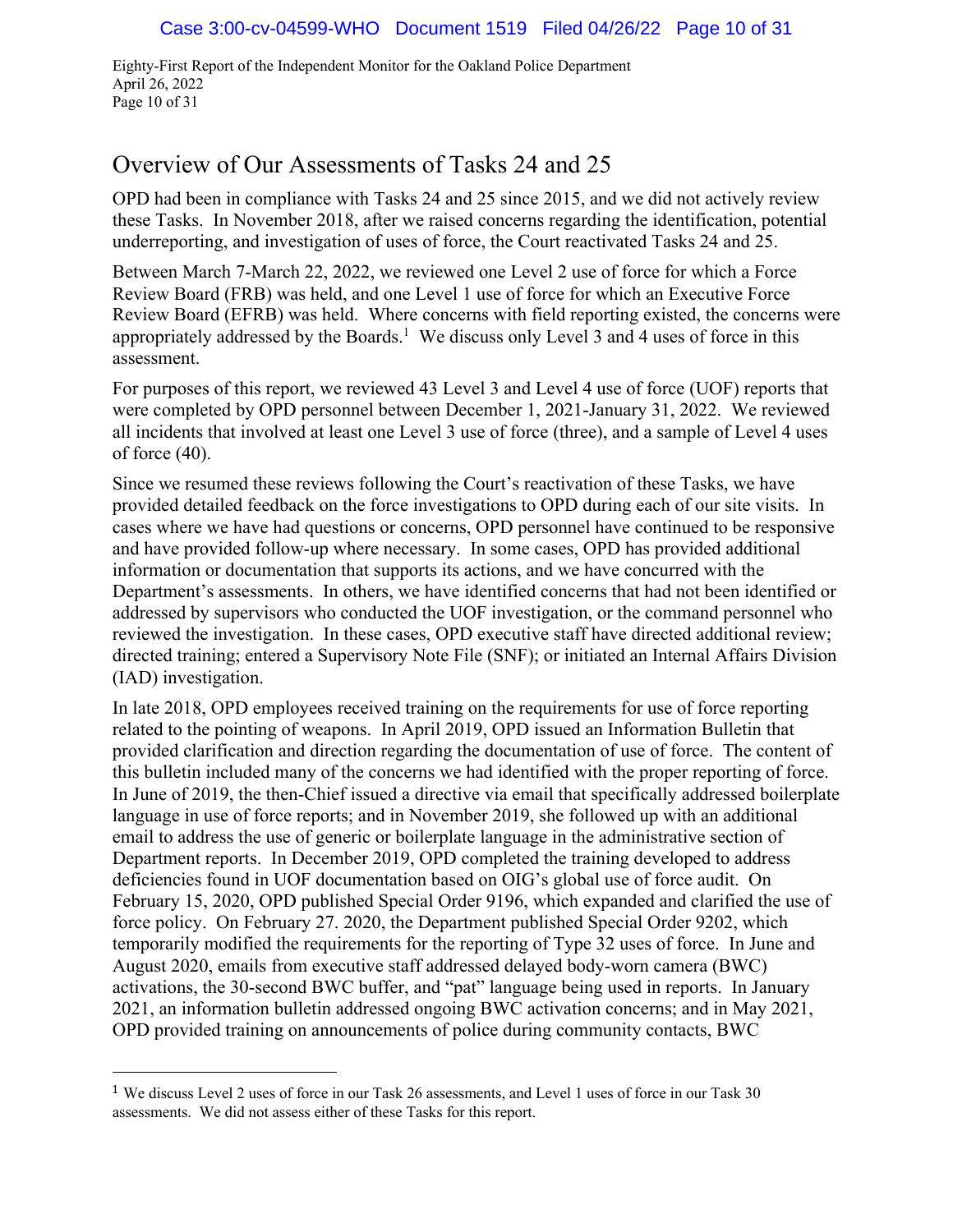Eighty-First Report of the Independent Monitor for the Oakland Police Department April 26, 2022 Page 11 of 31

activations, accuracy in reporting, and identifying patterns prior to issuing SNFs for discovered MOR violations. While these efforts by executive staff resulted in some improvement, there was still an unacceptable number of deficiencies in the investigation and review of uses of force.

In September 2021, OPD began conducting line-up training that covered: inappropriate use of force commands, failure to identify oneself as a police officer, the 30-second body-worn camera buffer, late BWC activations, use of profanity and slang, professional demeanor, conclusions designed as facts, boilerplate language, ensuring equipment is functional at the beginning of each shift, avoiding multiple officers giving commands during contacts with subjects, documentation of Type 32 UOF, proper preparation of SNFs, requirements for lowering or raising the level of force), and administrative due date reminders.

The Department's Risk Management third quarter newsletter, published in October 2021, covered: taking complaints; boilerplate language; late BWC activations and documentation; and the 30-second buffer standby mode for BWCs. During October and November 2021, the Police Chief met with all sergeants, all lieutenants, and the 186th Academy class. During these meetings, according to the Chief, he stressed UOF reporting, leadership, accountability, and timeliness – among other topics. During December 2021, OPD conducted line-up training that covered takedowns, Type 32 UOF, and the criteria for lowering a Level 3 UOF to a Level 4 UOF. OPD has continued to provide direction and training regarding those areas of concern with UOF reporting; and we note that this focus has resulted in increased compliance.

This report covers Level 3 and 4 UOF reports completed by OPD between December 1, 2021- January 31, 2022. All 43 of the cases we reviewed for this time period occurred after the publication of Special Order 9196, which clarified the use of force policy; and after Special Order 9202, issued on February 27, 2020, which temporarily modified the requirements for reporting Type 32 uses of force.

In the 43 Level 3 and 4 uses of force we reviewed, there were 88 uses of force by 71 officers, against 51 different persons. In some cases, multiple officers used force on a single person; and in others, force was used on multiple persons, either by a single officer or by multiple officers. The total breakdown for the force used on the 51 persons is as follows: African Americans, 76%; Latinos, 16%; whites, 4%; and Asians or other, 4%. The percentage of force incidents involving African Americans increased by 2%; force incidents involving whites decreased 2%; force incidents involving Latinos remained at 16%; and force incidents involving Asians or persons categorized as "other" decreased 1%, from our last review, documented in our 80<sup>th</sup> status report.

In the three Level 3 uses of force we reviewed, one involved only the deployment of a Taser, one involved the use of a Taser with one or more Level 4 uses of force, and one involved a Type 16 takedown. In all three, we found the uses of force to be appropriate and in compliance with OPD policies. Of the three, two were not completed within the required timelines. Both were reviewed by OPD command staff and appropriate extensions were generated and approved. This is the first time we have seen this level of oversight, review, and approval.

In our 78<sup>th</sup> status report, we identified concerns with the classification and reduction of Level 3 uses of force to Level 4, finding it to be inconsistent with Department policy. It appeared there was some confusion in those instances where OPD personnel were restraining or lifting and carrying people without additional uses of force. OPD agreed with our assessment and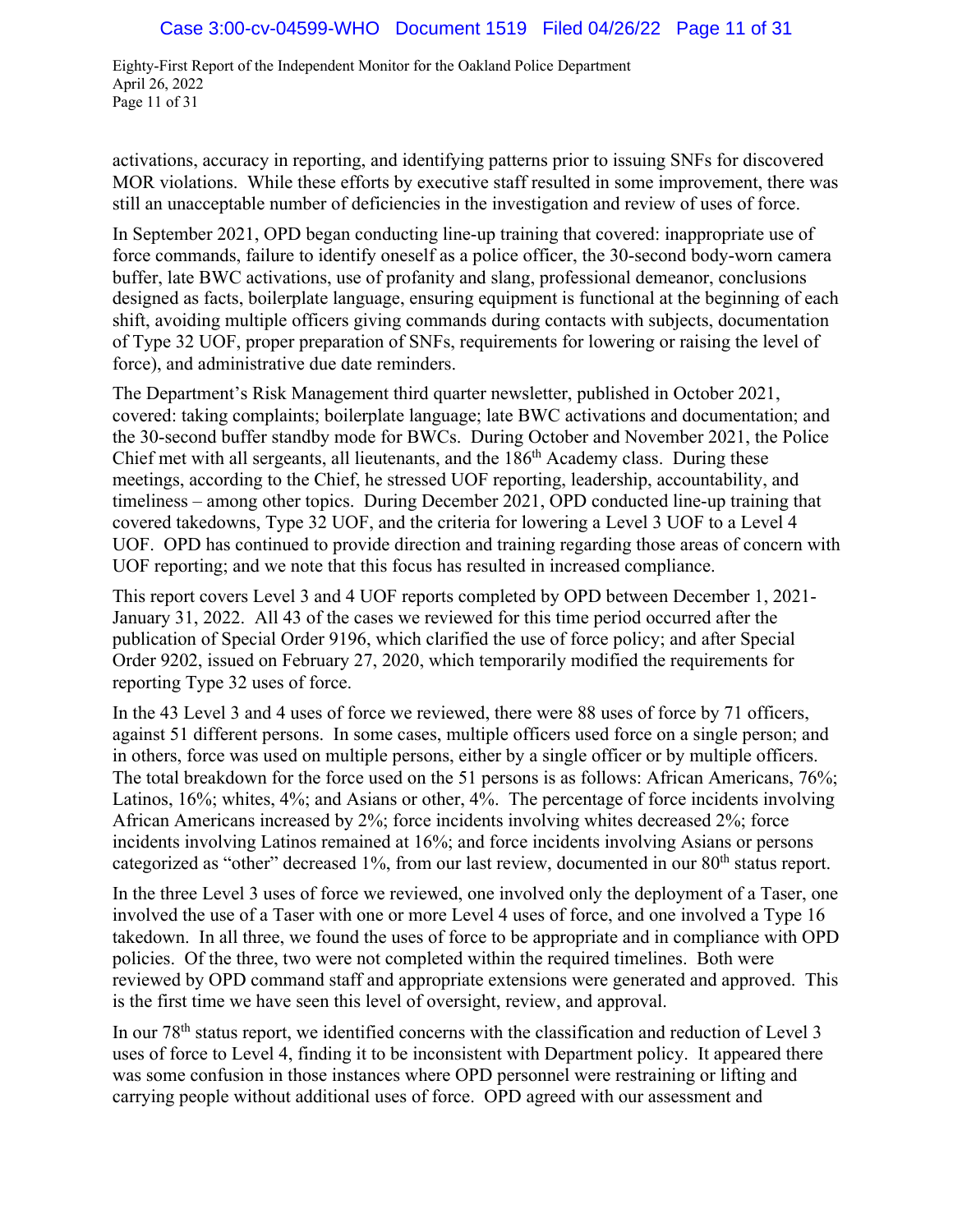Eighty-First Report of the Independent Monitor for the Oakland Police Department April 26, 2022 Page 12 of 31

committed to conducting additional training on how to properly classify these types of uses of force. OPD conducted this training; and for our  $80<sup>th</sup>$  status report, one Level 3 UOF was reduced to a Level 4 UOF. The classification and reduction in this incident were consistent with OPD policy. For this report, there were no instances where a Level 3 UOF was reduced to a Level 4.

In the 40 Level 4 UOF reports we reviewed, there were 83 uses of force by 67 officers against 48 persons. Twenty-three of the 40 Level 4 UOF reports reviewed involved a Type 22, pointing of a weapon only. In these 23 reports, there were 36 uses of the Type 22, by 32 officers, against 26 persons. In these uses of force, the breakdown is as follows: African Americans, 73%, an increase of 4% from our  $80<sup>th</sup>$  status report; Latinos, 19%, an increase of 5% from our  $80<sup>th</sup>$  status report; Asians or other,  $8\%$ , a decrease of  $2\%$  from our  $80<sup>th</sup>$  status report; and whites,  $0\%$ , a decrease of 7% from our 80<sup>th</sup> status report. Of the total Level 4 UOF reports that involved use of force other than a Type 22 only, six (15%) involved a Type 29 takedown only. Four (10%) involved a weaponless defense technique only, and seven (18%) involved a combination of multiple Level 4 uses of force.

Of the total 51 persons on which a Level 3 or 4 UOF was used, 47 (92%) were arrested or criminally charged for felony or misdemeanor violations. This is a significant increase in arrests from the  $68\%$  in our  $80<sup>th</sup>$  status report. The remaining four involved two mental health holds, one incident where the subject fled and was not apprehended, and one instance where a subject was determined not to have committed a criminal offense. In three of the incidents we reviewed, a person claimed an injury; none of these injuries required admittance to a hospital. In 10 other instances, persons were transported to a medical facility for the removal of a Taser probe only, for injuries unrelated to the use of force, or solely to obtain a medical clearance.

In our early assessments of Task 25.3 after reactivation of Tasks 24 and 25, we found numerous instances where officers did not attempt verbal communications prior to using force. There has been significant improvement in this area over time; and again, for this report, we did not identify any uses of force where officers failed to attempt verbal communications and deescalation where appropriate, prior to utilizing force. While we continue to identify some instances where officers do not identify themselves as police officers when contacting members of the public and there is time to do so, there has been continuous improvement. In our most recent reviews, we have noted that supervisors are documenting those instances where these announcements are not made and providing training and guidance to the involved officers.

Special Order 9196, the revision to the UOF reporting requirements that went into effect on February 15, 2020, clarified what constitutes a "reportable use of force" and provided clearer direction on the reporting of use of force. Special Order 9196 also added a new force type: Type 32. A Type 32 use of force includes: overcoming resistance of a person during an arrest or detention; or defending oneself or another from combative action by another person. Type 32 is intended to address any use of force not already covered in Types 1-31.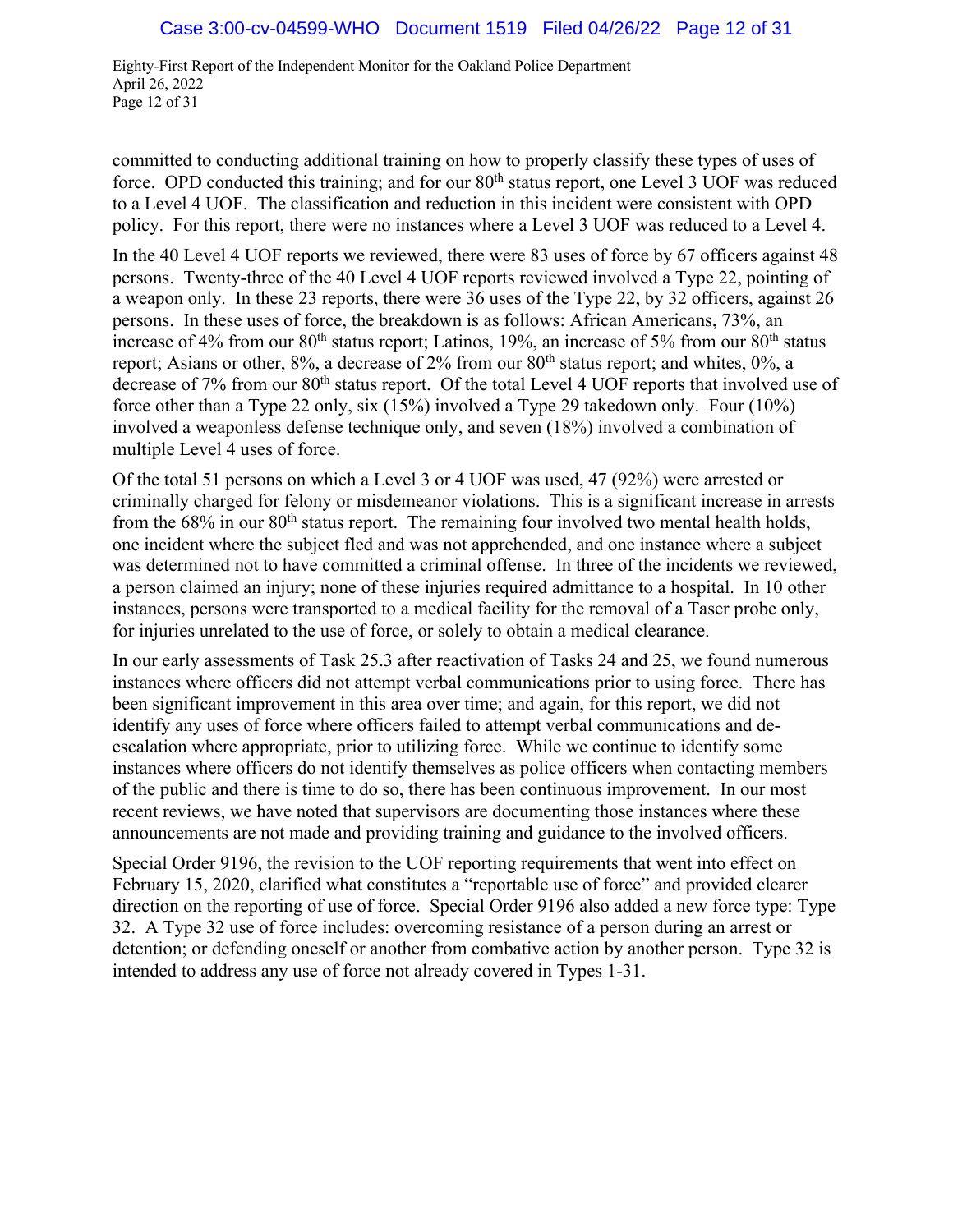Eighty-First Report of the Independent Monitor for the Oakland Police Department April 26, 2022 Page 13 of 31

While we expected an increase in Level 4 use of force reporting after Special Order 9196 was issued, the immediate and significant spike in the numbers was much greater than anticipated and appeared to be primarily related to the new Type 32. We agreed with OPD's assessment that further review of the force policy was needed due to this unanticipated increase; and Special Order 9202 was issued, that at least temporarily removed the Type 32 from the category of a Level 4 reportable use of force. Alternative means for counting these uses of force were implemented by OPD until more permanent solutions could be identified.

For our 69th status report, we reviewed a sample of Type 32 uses of force. We found in these early reviews that there was some initial confusion regarding this reporting. In some cases, we identified instances where a Type 32 was documented and it did not appear that a use of force had occurred; and in others, we found that Type 32 was not the appropriate force type to have been used. We also identified concerns with officers not authoring their own supplemental reports, failures to properly document these uses of force in required reports, and the identification of MOR violations or training issues that did not appear to have been addressed. In June 2020, OPD began providing additional training on how to properly document Type 32 uses of force; and we began to see improvement.

As part of our reviews for this report, we reviewed the monthly Type 32 UOF audits conducted by Area Command personnel during this time period. They found again that, in general, officers are properly reporting these uses of force. They did not identify any instances in their reviews where they believed that a Type 32 UOF should have been classified as a different, or higher, level of force. They also found that the majority of these uses of force were the result of resistance during handcuffing, resisting while a subject was being escorted, or restraining persons with mental health issues. Having previously noted a couple of incidents in their reviews where Area Command personnel indicated a Type 32 was used as a "pain compliance" technique, we asked OPD to review these uses of force. OPD has done so and found that these uses of force were appropriately classified as Type 32. The Department has addressed the improper use of the "pain compliance" language that has been used to describe these uses of force.

All of the uses of force we reviewed for this report occurred after Special Order 9196 was issued, and after Special Order 9202 was issued to address the challenges created with the required reporting of Type 32 UOF. During our review of the 43 Level 3 and 4 UOF incidents for this report, we again noted instances where it took multiple officers to control and secure combative persons. In these cases, we found that officers continued to identify and document Type 32 uses of force as required. There were no instances identified in our reviews where we found that a Type 32 UOF had not been properly reported.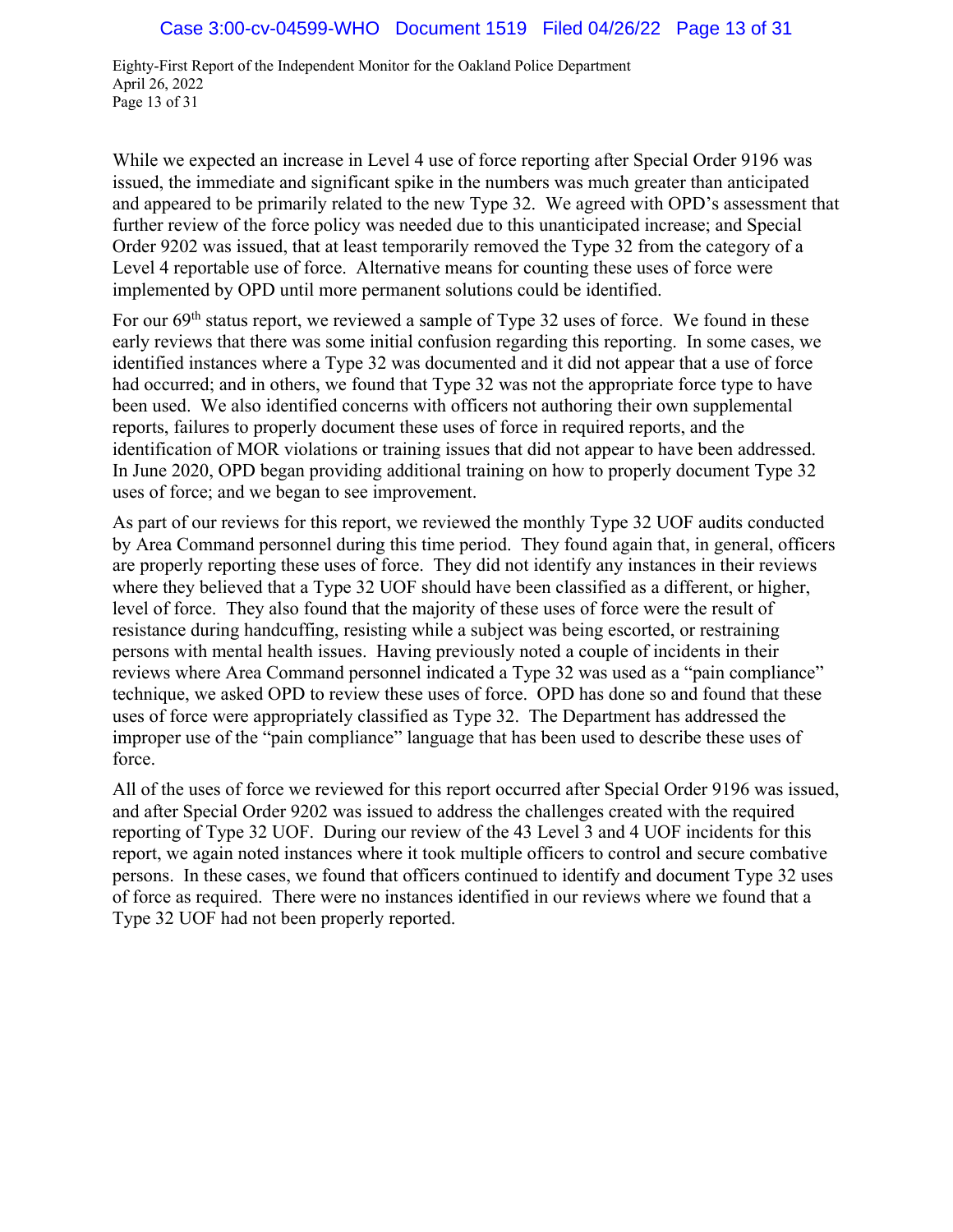Eighty-First Report of the Independent Monitor for the Oakland Police Department April 26, 2022 Page 14 of 31

The issuance of Special Order 9202 resulted in the identification of several challenges in collecting data regarding Type 32 UOF, as OPD's technology did not allow personnel to accurately collect the information as OPD had expected it would. There was a need to identify a long-term solution that would address not only how Type 32 uses of force would be documented, but how they would be reviewed. We had several discussions with OPD; and the Department developed a protocol that would ensure the appropriate identification, review, and reporting of these uses of force. We noted in our  $76<sup>th</sup>$ ,  $78<sup>th</sup>$ , and  $80<sup>th</sup>$  status reports that this protocol was pending final review and publication. For this report, we note that this protocol has been finalized and approved.

For our 76<sup>th</sup> report, we reviewed 69 UOF reports for the three-month period between November 1, 2020, and January 31, 2021. In 15 (22%) of the reports reviewed, we identified concerns with BWC activation. We did not include documented malfunctions of BWCs or those that have been deactivated during a struggle or other contact with persons in these numbers. Of the 15 instances we identified, eight (53%) were not identified by the supervisor. Of the eight instances not identified by the reporting supervisor, two (25%) were identified by a reviewing supervisor.

For our 78th status report, we reviewed 91 UOF reports for the four-month period between April 1-July 31, 2021. In 24 (26%) of the reports reviewed, we identified concerns with BWC late activations or failure to have the 30-second buffer activated as required. Of the 24 cases where we identified BWC concerns, OPD agree with our assessment in 19 (79%) of them. In the remaining five, OPD maintained that either the BWC activation was not specifically required by policy based on the circumstances of the incident, or that the contact had been a chance encounter and officers had not had time to activate the BWC before contacting a subject. Of the 19 where OPD agreed with our assessment, only seven were identified and addressed by supervisors. In two others, OPD noted that though there had been a late activation by an officer, a supervisor would not have been required to review the BWC as the officer had not been one of the officers that used force. OPD review requirements for BWC in the event of a UOF only requires that the footage of officers involved in a UOF be reviewed.

For our 80<sup>th</sup> status report, we reviewed 90 UOF reports for the four-month period between August 1-November 30, 2021. In 23 (26%), we again noted concerns with BWC activations, late activations, or failure to have the 30-second buffer activated as required. Of the 23, OPD agreed with our assessment in 20. In three, OPD again maintained that either the activation was not specifically required by policy; or the officer had not had time to activate the BWC before activating the BWC. In the 17 where OPD agreed with our assessment, 11 (65%) had been identified and addressed by a supervisor. This was a noticeable improvement from our past reports. In two others, while the supervisor did not identify the late activation, the activations occurred under circumstances where a review of the BWC was not required.

For this report, we reviewed 43 UOF reports for the two-month period between December 1, 2021-January 31, 2022. In nine (21%), we noted concerns with BWC activations, late activations, or failure to have the 30-second buffer activated. In eight of these cases (89%), supervisors properly identified and addressed the BWC concerns. We also noted that in a number of cases we reviewed, a supervisor directed the activation of BWCs when responding to, or while at a call for service.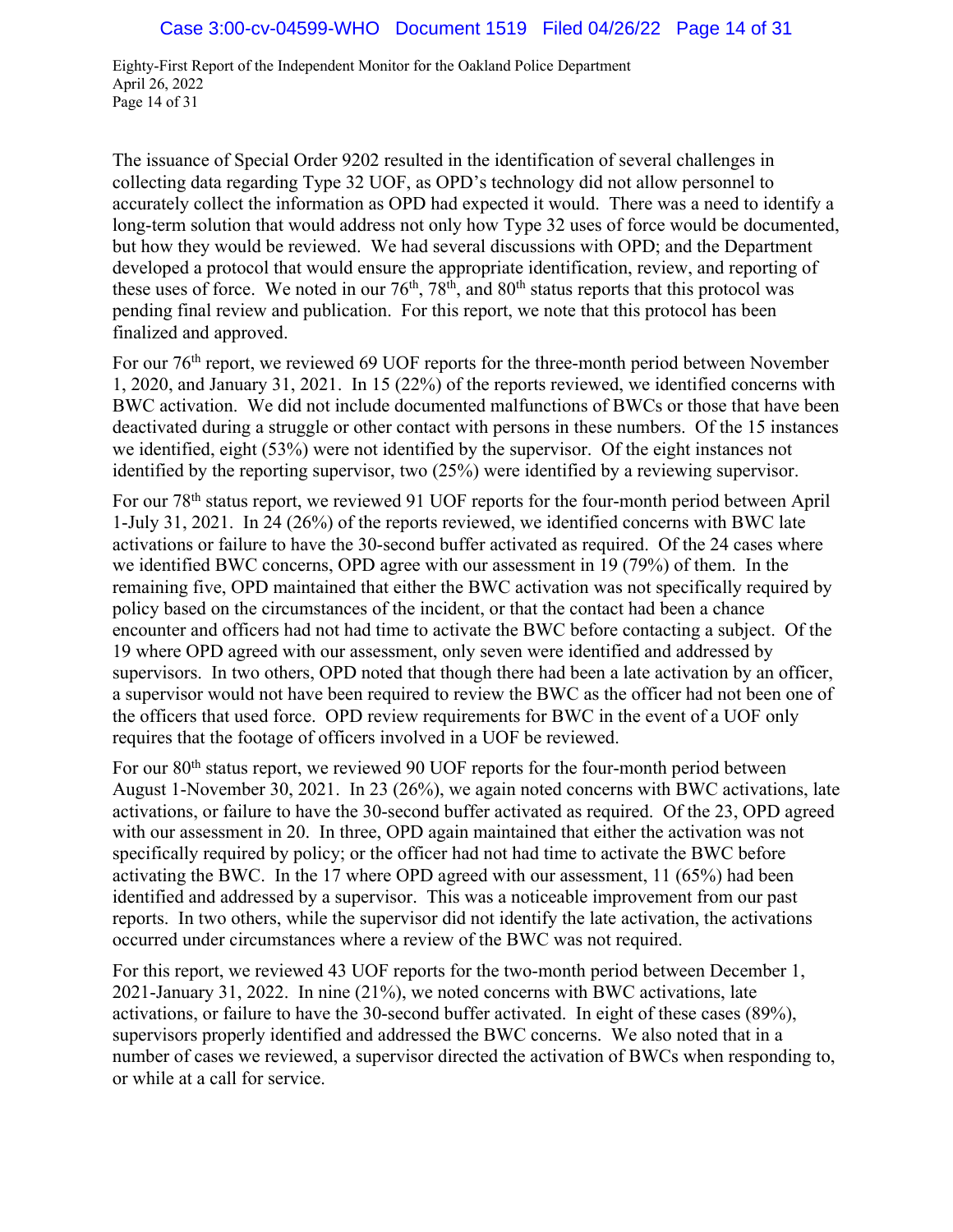Eighty-First Report of the Independent Monitor for the Oakland Police Department April 26, 2022 Page 15 of 31

In our reviews of BWC activations, there have been some cases where the Department determined that a violation of the BWC requirements had not occurred, and we did not concur with their decisions. Though these incidents are now rare, we continue to believe that OPD's BWC policy requires additional explanation and clarification regarding required activation. OPD has obtained and distributed many of the new BWCs the Department has obtained and is in the process of revising the BWC policy. We will monitor the ongoing implementation of the new BWCs, and the policy revisions designed to clarify required activations.

As we have noted in numerous previous reports, the failure to properly activate a body-worn camera is a violation of policy; and more importantly, could result in the loss of critical information regarding the community contact. OPD has continued to conduct follow-up on each of the BWC activation concerns we have raised and has issued numerous SNFs – and in some cases, discipline – to both those who fail to properly activate their BWCs and to those supervisors who fail to identify and address the failures. For our reviews for this report, it appears that supervisors are now identifying and addressing the majority of deficiencies with BWC activations.

We have continued to remain supportive of the use of SNFs for BWC violations, as long as supervisors ensure there is no pattern of similar conduct prior to using an SNF. To assist in determining whether SNFs were being properly utilized to address BWC concerns, we requested OPD review SNFs issued over the two years for this violation. As a result of a review of this information, OPD identified 11 officers who had four or five "no" or "late" activations over the last two years and 10 months. For these 11 officers, OPD conducted further review of the activations to determine if SNFs were the appropriate outcomes and pulled 10 additional BWC videos for each officer to check for activation compliance. OPD determined that the issued SNFs were appropriate for all 11 officers, but during their review of the additional BWCs, identified additional late activations which resulted in patterns being identified for two of the officers. In both cases, the information was forwarded to IAD. An additional officer was placed on monitoring as a result of late activations and a supervisor received an SNF for not properly categorizing his BWC videos.

During the review of the BWC activations, OPD also identified that in some cases, supervisors and commanders were inconsistently categorizing SNFs; some SNFs lacked detail; in some the violation or policy issue was difficult to identify; and SNFs often lacked language documenting the supervisor's review of the employee history for patterns of similar conduct. The Department committed to conducting additional training to address these concerns. It appears that OPD is properly using SNFs and addressing the concerns that the Department has identified with documentation.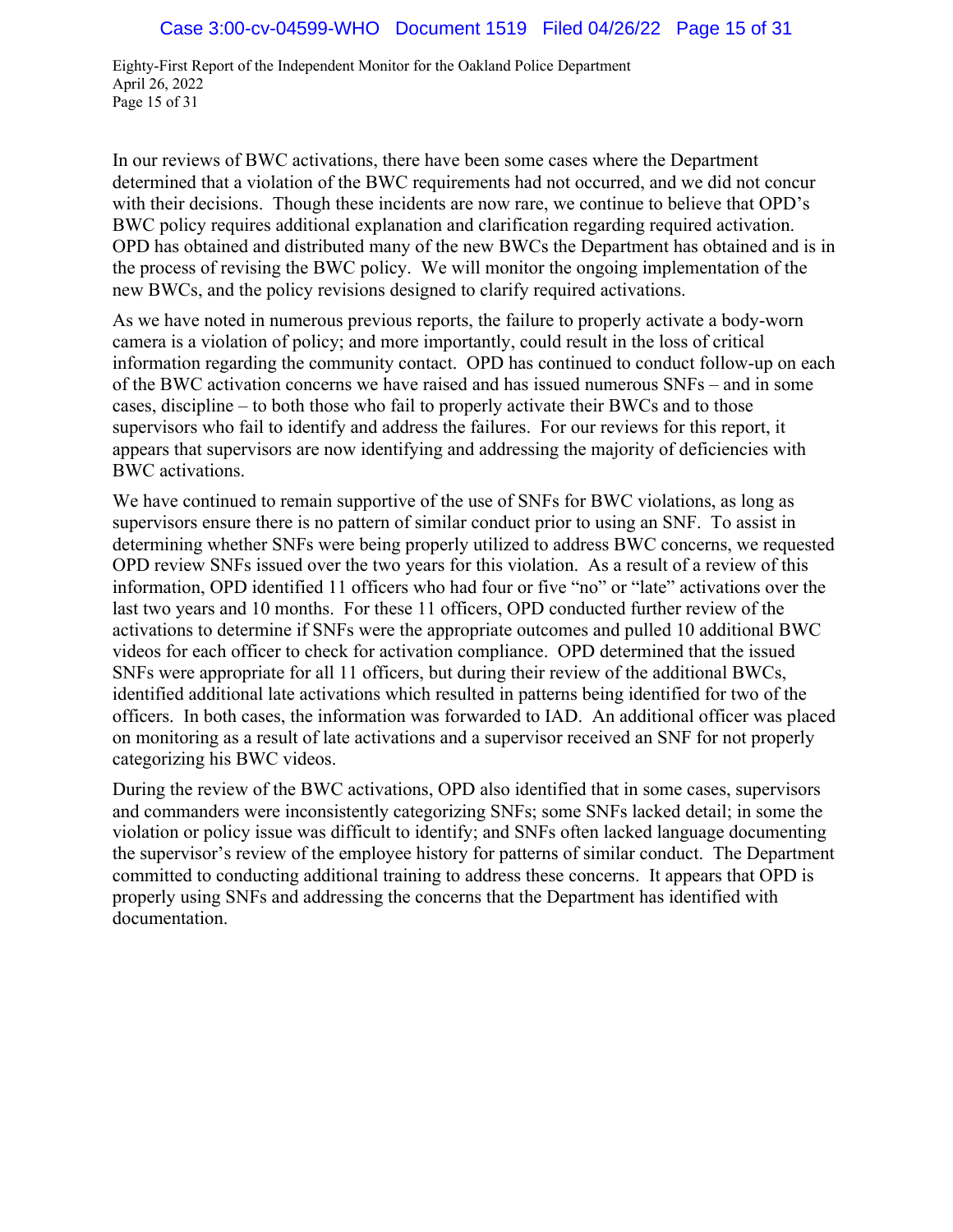Eighty-First Report of the Independent Monitor for the Oakland Police Department April 26, 2022 Page 16 of 31

In our monthly site visit meetings with OPD, we have discussed and supported OPD's proposed transition to a new BWC system that would allow additional ways to ensure proper activations. During our February 2022 virtual site visit, OPD advised us that the new BWCs had arrived and been issued to the majority of patrol personnel. There is a two-hour familiarization training for each officer and the officers have begun using the new BWCs. The technology associated with some "automatic" activations will take longer to implement and a revised BWC policy is still in progress. We will continue to monitor the implementation. We are hopeful that these improvements in technology and a revised policy will address any remaining concerns with BWC usage.

The use of force analysis we conducted in 2018 established the underreporting of Level 4 uses of force where an officer pointed a weapon at a person. Following our analysis, OPD partially addressed this concern with refresher training in September 2018 for all officers, and the Department has further addressed this issue in its use of force policy revisions. In our review of Level 3 and 4 uses of force for this report, we did not identify any instances where an officer failed to report the pointing of a weapon at a person.

In OPD's 310<sup>th</sup> Biweekly Compliance Update, dated March 24, 2022, the Department provided a comparison of year-to-date Level 3 and 4 uses of force for 2022 compared to the same time period in 2021. Overall UOFs increased from 305 in 2021, to 335 in 2022. Level 3 uses of force decreased from 15 in 2021, to 10 for the same time period in 2022. Level 4 uses of force increased from 286 in 2021, to 323 for the same time period in 2022. The new policies and the adjustment of Type 32 reporting that occurred in 2020 were responsible for large differences in UOF numbers between 2020 and 2021. So far, the UOF numbers in 2022 remain fairly consistent with the numbers in 2021.

OPD has taken numerous steps to address the proper reporting of use of force and the concerns that have been identified during our reviews. In our reviews of UOF reports for March 1- October 31, 2020, we saw evidence that OPD's efforts appeared to be having a positive effect on reporting. During our September 2021 virtual site visit, the City Administrator requested that our Team attempt to make our reviews of UOF more current. In response to this request, we agreed to review two months of reports at each site visit, which would allow us to be as current as possible by December 2021.

We reviewed December 2020 and January 2021 UOF reports in our  $76<sup>th</sup>$  report. We had expected that the Department would continue to improve its reporting and there would be ongoing improvement with compliance requirements. Unfortunately, it appeared from this review that OPD's progress had stalled. The number of concerns with the investigation and review of UOF reports showed no appreciable improvement from our November reviews. We also agreed to skip February and March 2021 reviews and start reviews again in April 2021. We were hopeful that this additional time would allow for all of the Department's directives to take root with its personnel.

In our reviews for the April 1-July 31, 2021 uses of force, our assessment was, again, that the Department had not made appreciable progress in proper activation of BWCs, supervisory review and reporting, and timeliness of UOF reporting.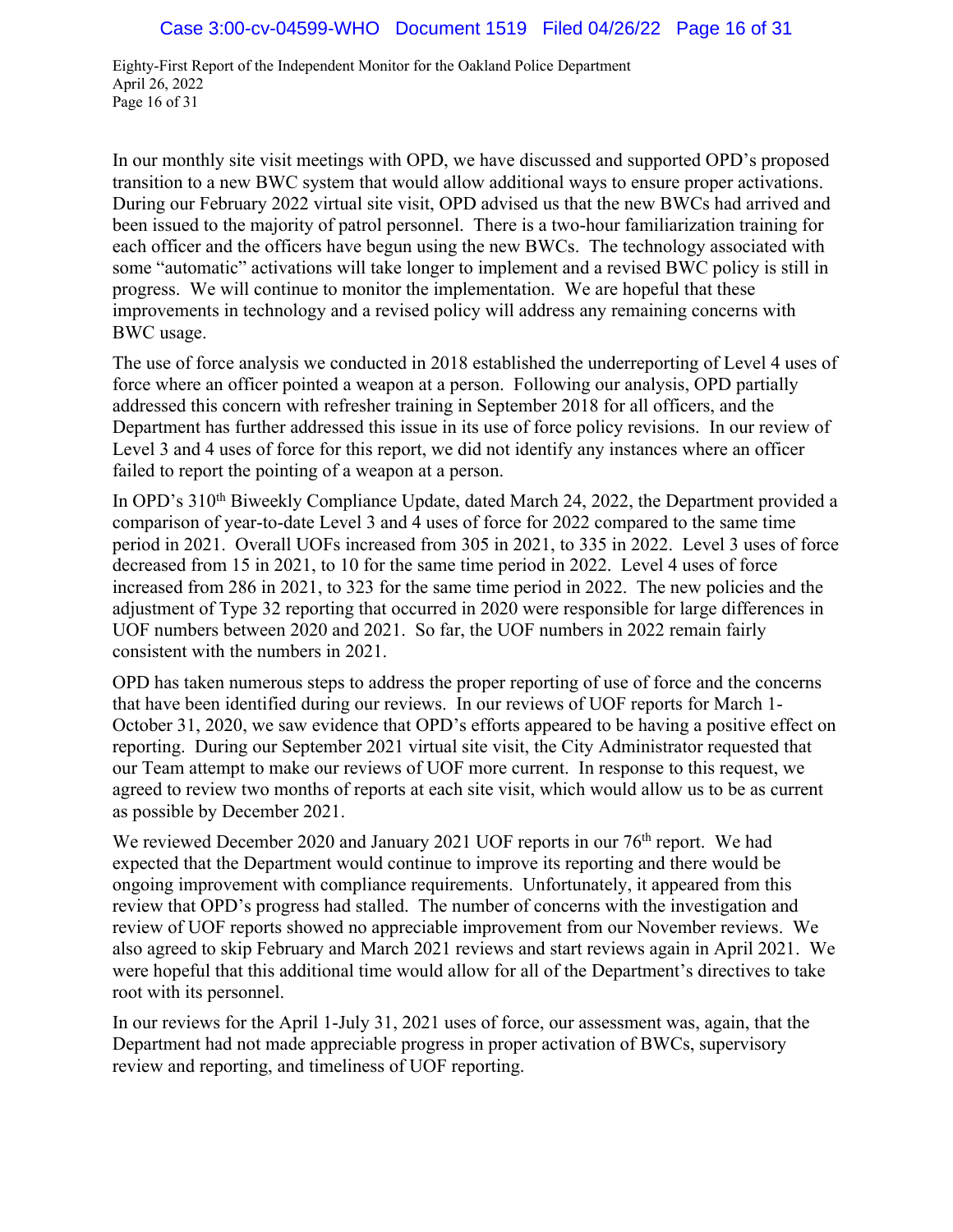Eighty-First Report of the Independent Monitor for the Oakland Police Department April 26, 2022 Page 17 of 31

In our 76<sup>th</sup> and 78<sup>th</sup> status reports, despite continued emphasis on the proper completion of use of force requirements, we noted that the improvement in use of force reporting had stalled during the period between December 2020, and July 2021. In our reviews for the August 1-November 30, 2021 uses of force, we noted that there had been improvement in proper activation of BWCs, supervisory review and reporting, and timeliness of UOF reporting. This improvement was most significant in UOF reports completed in October and November 2021. We were hopeful that this trend would continue.

In our review of UOF reports for December 2021 and January 2022, we continued to see the positive trend established in our review of October and November 2021 UOF reports. We continued to see improvement in the proper activation of BWCs. What is even more important is that we consistently saw that supervisory personnel were properly reviewing and reporting UOF by their personnel; and in those cases where UOF reports were delayed, explanations were provided. We will continue to monitor the impact of revised policies, training, and any directives from OPD executive staff that address any ongoing use of force reporting concerns.

# Task 24: Use of Force Reporting Policy

# **Requirements:**

### *The policy shall require that:*

- 1. *Members/employees notify their supervisor as soon as practicable following any investigated use of force or allegation of excessive use of force.*
- 2. *In every investigated use of force incident, every member/employee using force, and every member/employee on the scene of the incident at the time the force was used, shall report all uses of force on the appropriate form, unless otherwise directed by the investigating supervisor.*
- 3. *OPD personnel document, on the appropriate form, any use of force and/or the drawing and intentional pointing of a firearm at another person.*
- 4. *A supervisor respond to the scene upon notification of an investigated use of force or an allegation of excessive use of force, unless community unrest or other conditions makes this impracticable.*
- 5. *OPD notify:*
	- a. *The Alameda County District Attorney's Office immediately or as soon as circumstances permit, following a use of lethal force resulting in death or injury likely to result in death.*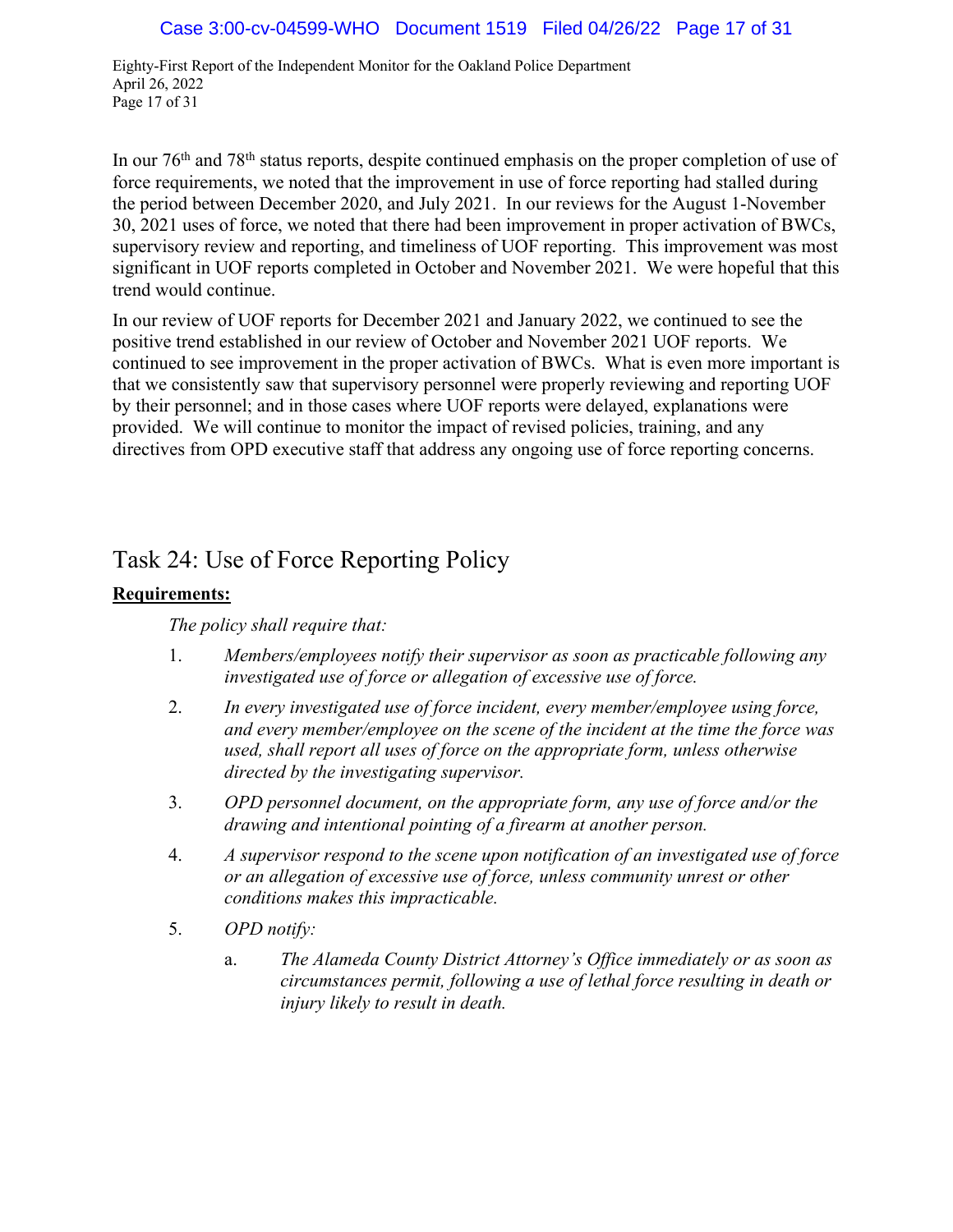Eighty-First Report of the Independent Monitor for the Oakland Police Department April 26, 2022 Page 18 of 31

- b. *The City Attorney's Office as soon as circumstances permit following the use of lethal force resulting in death or serious injury. At the discretion of the City Attorney's Office, a Deputy City Attorney shall respond to the scene. The Deputy City Attorney shall serve only in an advisory capacity and shall communicate only with the incident commander or his/her designee.*
- c. *Departmental investigators regarding officer-involved shootings, in accordance with the provisions of Section V, paragraph H, of this Agreement.*
- 6. *OPD enter data regarding use of force into OPD's Personnel Assessment System (PAS).*

(Negotiated Settlement Agreement V. A.)

#### **Relevant Policy:**

OPD most recently revised Departmental General Order K-4, *Reporting and Investigating the Use of Force,* on October 16, 2014.

#### **Commentary:**

To assess compliance with Task 24, we reviewed 43 Level 3 and 4 use of force (UOF) reports that were completed by OPD from December 1, 2021-January 31, 2022. 2021. We also reviewed one Level 2 UOF investigation for which an FRB was held and one Level 1 UOF for which an EFRB was held during March 2022. These Level 1 and 2 uses of force are reported in our regular assessments of Tasks 26 and 30.

**Task 24.1** requires that members/employees notify their supervisor as soon as practicable following any reportable use of force or allegation of excessive use of force. In our reviews, we did not identify any instances where a notification was not properly made or was not properly documented.

**Task 24.2** requires that in every reportable use of force incident, every member/employee on the scene of the incident at the time the force was used, reports all uses of force on the appropriate form, unless otherwise directed by the investigating supervisor. **Task 24.3** requires that OPD personnel document, on the appropriate form, every use of force and/or the drawing and intentional pointing of a firearm at another person.

In the 43 Level 3 and 4 UOF incidents we reviewed; officers used force 88 times. In 26 of the reports, weapons were pointed at one or more subjects. In 23 of these 43 reports, Level 4 Type 22 was the only UOF used. We determined that officers' pointing of their firearms was appropriate in all instances we assessed. There were no instances identified where officers did not report Type 22 uses of force. We did not identify any instances where a use of force was not properly reported.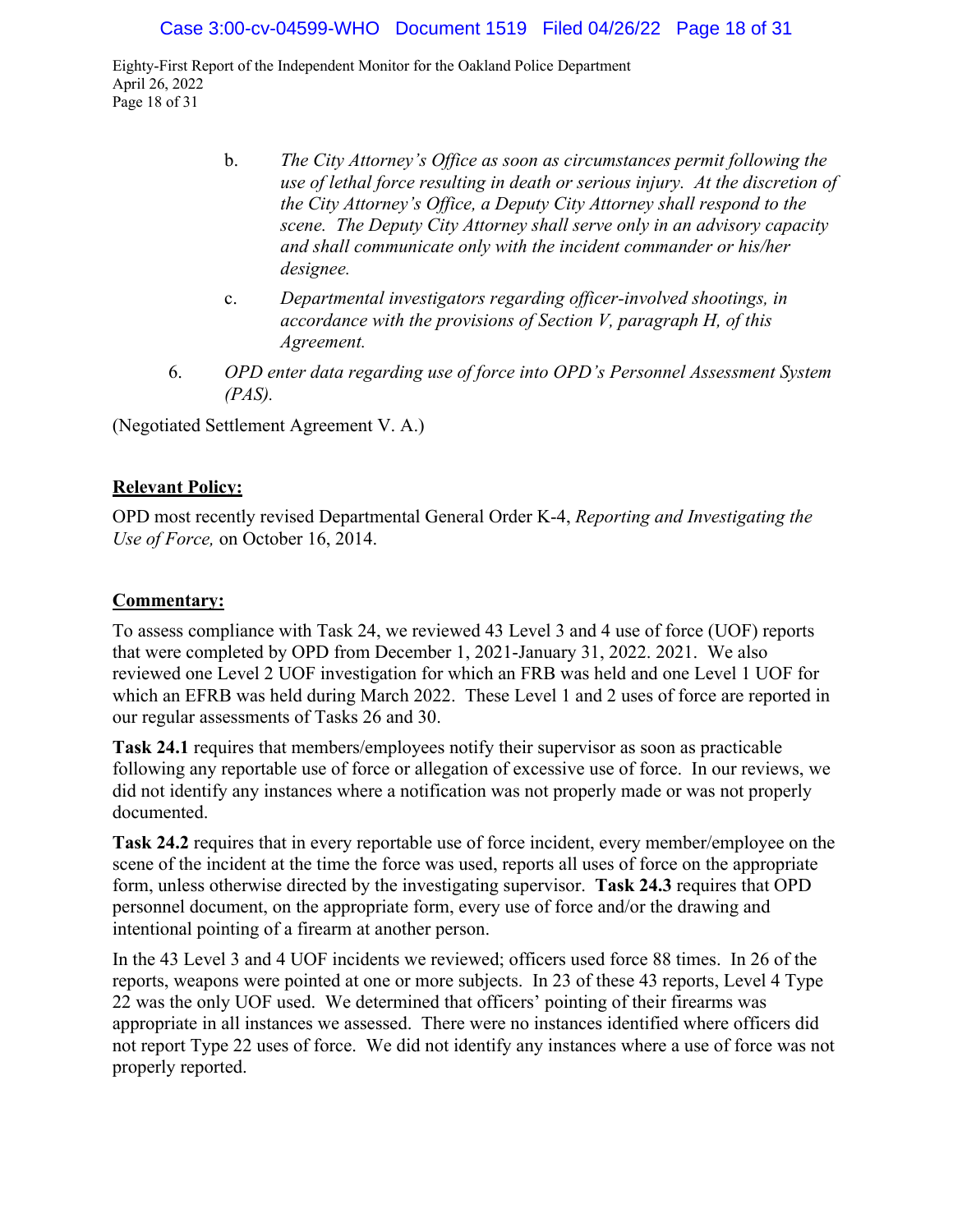Eighty-First Report of the Independent Monitor for the Oakland Police Department April 26, 2022 Page 19 of 31

**Task 24.4** requires that a supervisor respond to the scene upon notification of a Level 1, 2, or 3 use of force or an allegation of excessive use of force, unless community unrest or other conditions makes such a response impracticable. In all three Level 3 uses of force we reviewed for this subtask; supervisors responded to the scene as required. Though not required, in all 40 Level 4 UOF incidents we reviewed, a supervisor was either on scene at the time of the use of force or responded to the scene upon being notified of the use of force.

**Task 24.5** specifically addresses requirements for the response and handling of Level 1 uses of force. We assess Level 1 uses of force in our regular reviews of Task 30 (Executive Force Review Boards).

**Task 24.6** requires that OPD enter all use of force data into Performance Reporting Information Metrics Environment (PRIME), which is now called Vision. In all 43 of the Level 3 and 4 UOF cases we reviewed; the data was entered as required.

The Court's reactivation of Task 24 at a November 2018 Case Management Conference resulted from our serious concerns with the Department's handling and investigation of uses of force. OPD drafted Special Order 9196 to address and clarify requirements for the proper reporting of use of force. This revision to UOF reporting requirements went into effect in February 2020. OIG's global use of force audit, conducted in 2019, also identified numerous concerns with the reporting of use of force and enumerated recommendations. As noted throughout this report, OPD has taken a number of actions to address the identified concerns with the reporting of force. This is the fifth report where our assessment includes only uses of force that occurred after the implementation of Special Order 9196, the revisions to OPD's use of force policy, and Special Order 9202, and includes the review of 43 Level 3 and 4 uses of force. While we will continue to monitor uses of force to ensure that the desired reporting outcomes continue, we find OPD in compliance with this Task.

| Task 24 compliance status<br>In compliance |
|--------------------------------------------|
|--------------------------------------------|

# Task 25: Use of Force Investigations and Report Responsibility

# **Requirements:**

*An on-scene supervisor is responsible for completing an investigated use of force report in accordance with the provisions of Departmental General Order K-4, "Reporting and Investigating the Use of Force."* 

- 1. *OPD shall develop and implement a policy for conducting and documenting use of force investigations that include, at a minimum:*
	- *a. Documentation of the incident in either an Offense or Supplemental Report from the member(s)/employee(s) using force; and/or, when necessary, a statement taken from the member(s)/employee(s) using force;*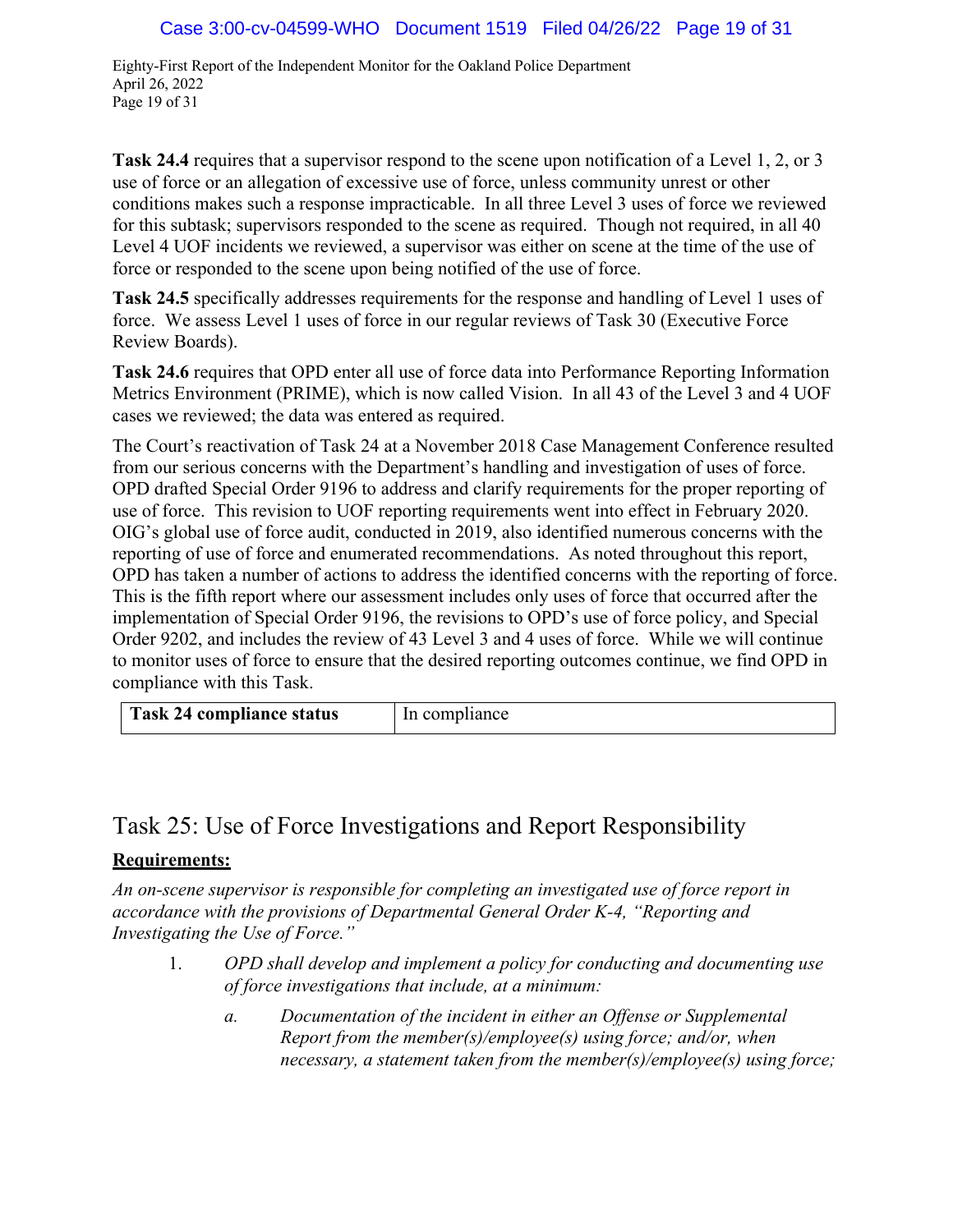Eighty-First Report of the Independent Monitor for the Oakland Police Department April 26, 2022 Page 20 of 31

- *b. Separating and separately interviewing all officers who were at the scene at the time of the incident;*
- *c. A Supplemental Report from other members/employees on the scene or a statement taken, if deemed necessary by the investigating supervisor;*
- *d. Identification and interviews of non-Departmental witnesses;*
- *e. Consideration of discrepancies in information obtained from members, employees and witnesses, and statements in the reports filed;*
- *f. Whether arrest reports or use of force reports contain "boilerplate" or "pat language" (e.g., "fighting stance", "minimal force necessary to control the situation");*
- *g. Documentation of physical evidence and/or photographs and a summary and analysis of all relevant evidence gathered during the investigation; and*
- *h. Consideration of training/tactical issues involving the availability and practicality of other force options.*
- *i. Supervisor's justification as to why any element of the policy was not documented; and*
- 2. *All supervisors shall be trained in conducting use of force investigations and such training shall be part of a supervisory training course.*
- 3. *Use of force investigations shall include a recommendation whether the use of force was objectively reasonable and within Department policy and training. The recommendation shall be based on the totality of the circumstances and shall consider, but is not limited to, the following factors:*
	- *a. Whether the force used was pursuant to a legitimate law-enforcement objective;*
	- *b. Whether the type and amount of force used was proportional to the resistance encountered and reasonably related to the objective the members/employees were attempting to achieve;*
	- *c. Whether the member/employee used reasonable verbal means to attempt to resolve the situation without force, if time and circumstances permitted such attempts;*
	- *d. Whether the force used was de-escalated or stopped reasonably when resistance decreased or stopped;*
- *4. Use of force reports shall be reviewed by the appropriate chain-of-review as defined by policy.*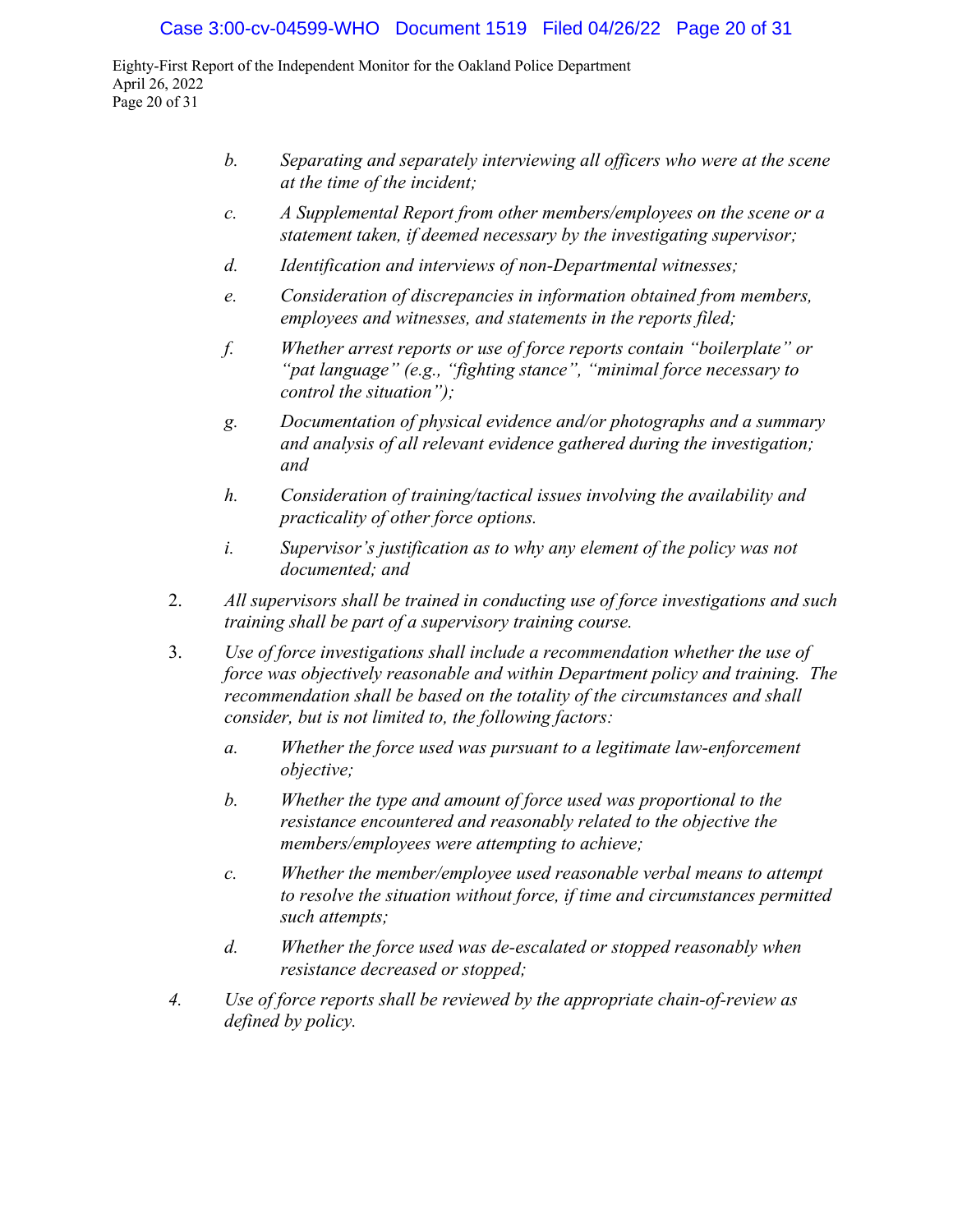Eighty-First Report of the Independent Monitor for the Oakland Police Department April 26, 2022 Page 21 of 31

> *The type of force used, the identity of the involved members, and the report preparer shall be the determining criteria for utilizing the appropriate chain-ofreview. Reviewers may include, when appropriate, the chain-of-command of the involved personnel, the appropriate Area Commander on duty at the time the incident occurred, other designated Bureau of Field Operations commanders, and as necessary, the chain-of-command of the involved personnel up to the Division Commander or Deputy Chief/Director, and the Internal Affairs Division.*

*Reviewers for Level 1-3 use of force investigations shall:*

- *a. Make a recommendation as to whether the use of force was in or out of policy,*
- *b. Order additional investigation and investigative resources when necessary, and*
- *c. Comment on any training issue(s) when appropriate.*
- *5. Any recommendation that the use of force did not comply with Department policy shall result in the incident being referred to the Internal Affairs Division to conduct additional investigation/analysis, if necessary.*
- *6. Members/employees involved in a use of force incident resulting in serious injury or death and/or an officer-involved shooting, shall be separated from each other as soon as practicable at the incident scene, and kept apart until they have completed their reports and been interviewed.*

(Negotiated Settlement Agreement V. B.)

### **Relevant Policy:**

OPD most recently revised Departmental General Order K-4, *Reporting and Investigating the Use of Force,* on October 16, 2014.

#### **Commentary:**

As noted above in Task 24, we reviewed 43 Level 3 and 4 use of force (UOF) reports that were completed between December 1, 2021-January 31, 2022. We also reviewed one Level 2 UOF report and one Level 1 UOF report for which Force Review Boards were held in March 2022.

**Task 25.1** requires that supervisors complete a use of force report and that certain criteria are met in the report. Subtask 25.1.f. addresses the use of "boilerplate" or "pat" language in reports and has been an ongoing concern that has prevented OPD from compliance with this requirement. We found ongoing deficiencies – specifically, numerous instances where officers justified their uses of force "based on my training and experience," without any further information or explanation as to what training and experience they were referring to. We now find that officers consistently document specific information and details justifying their use of force, and there are few instances where this specific justification is not provided.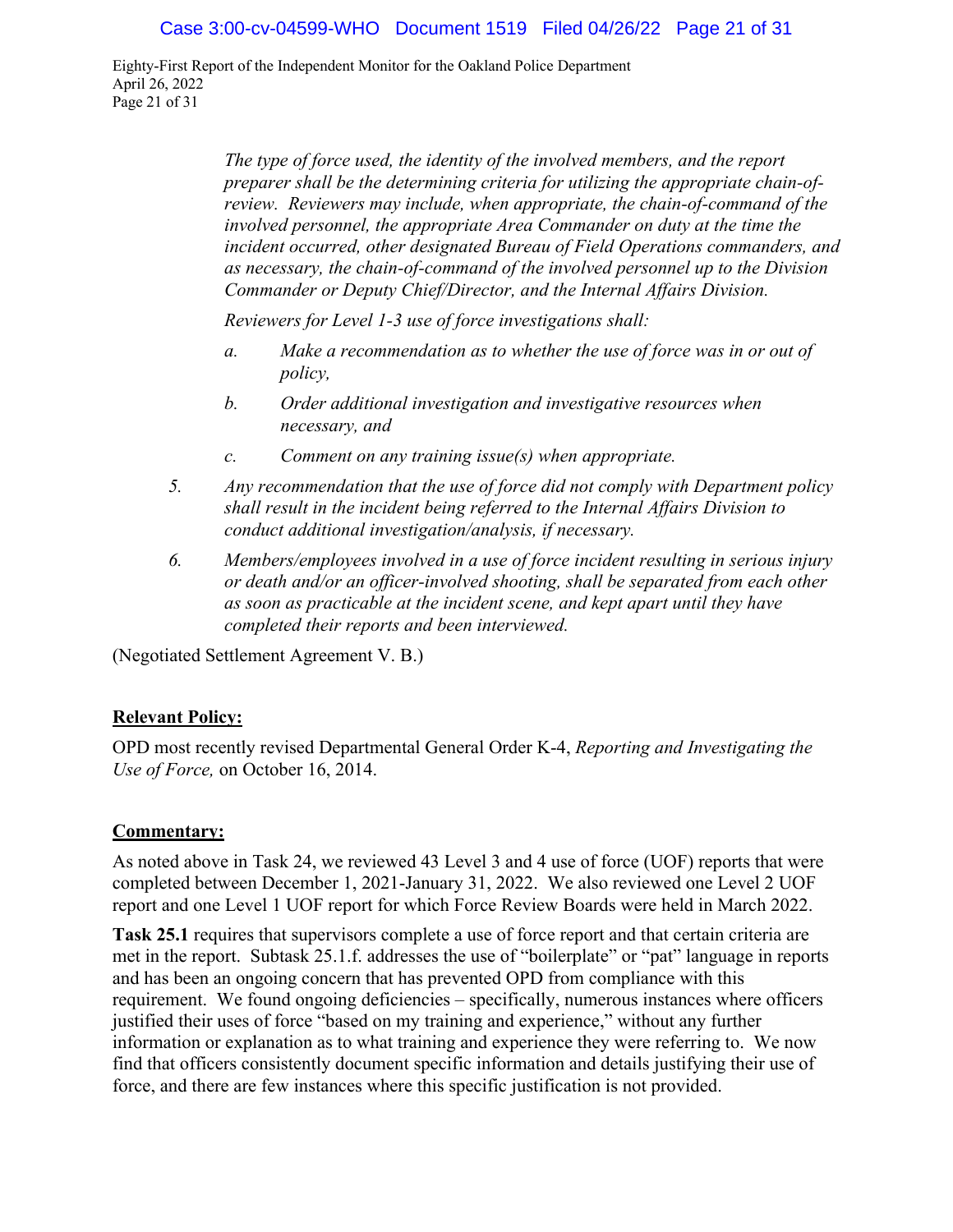Eighty-First Report of the Independent Monitor for the Oakland Police Department April 26, 2022 Page 22 of 31

**Task 25.2** requires that all supervisors are trained on how to conduct use of force investigations and such training is part of a supervisory training course. OPD includes the requirement for this training in its Departmental policies. During our March 2022 site visit, we again confirmed with OPD that the Department continues to require and deliver this training in the Sergeants' Transition Course, where use of force is part of the curriculum.

In our prior reports, we have identified concerns with the preparation and review of UOF reports by supervisors. The use of force and the processes in which force is documented and reviewed are at the core of the Court's oversight. The Department has provided numerous directives on this topic. For UOF reports reviewed for our last report, we found notable improvement in supervisors identifying deficiencies in officer reporting and identifying and addressing MOR violations. We also found improvement in the review of the supervisor reports, particularly in those UOF reports generated in October and November 2021. We found in our reviews of reports generated in December 2021 and January 2022 that this improvement has been sustained and are optimistic that it is becoming the standard for OPD's UOF reporting.

**Task 25.3** requires that use of force investigations include required recommendations. Areas of recommendation include: whether the force used was pursuant to a legitimate law enforcement objective; whether the type and amount of force used was proportional to the resistance encountered and reasonably related to the objective the officers were attempting to achieve; whether the officers used reasonable verbal means to attempt to resolve the situation without force, if time and circumstances permitted such attempts; and whether the force used was deescalated or stopped reasonably when resistance decreased or stopped.

In our assessment of 43 Level 3 and 4 UOF reports, we identified only one instances where we believe the force may not have been appropriate. We have asked OPD to provide additional information on this UOF at our next site visit. We did not identify any instances where the use of force was not deescalated or stopped reasonably when resistance decreased, or any instances where we believe officers could have made additional efforts to explain to subjects being detained why the detention was occurring prior to using force. We have noted ongoing improvement in officers identifying themselves as police officers when appropriate and there is time to do so, we have also noted that supervisors are addressing those instances where officers should have identified themselves as police officers and did not do so.

**Task 25.4** requires that use of force reports be reviewed by the appropriate chain of command and appropriate recommendations are made. In all of the cases we reviewed, the reports were reviewed as required. In past reports, we continued to note that while some deficiencies related to the preparation and review of UOF reports for Level 3 and 4 uses of force were discovered during the reviews, some were not. We found instances where supervisors failed to identify and properly address concerns with body-worn camera activations, or other MOR violations. We noted that these same concerns existed when the reports were reviewed by the chain of command. For the UOF reports reviewed for August 1-November 31, 2021, we observed improvement, particularly in those reports completed in October and November 2021. In those UOF reports we reviewed for December 2021 and January 2022, we found that, with few exceptions, supervisors or the reviewing chain of command are identifying and properly addressing both body-worn camera activations and other MOR violations.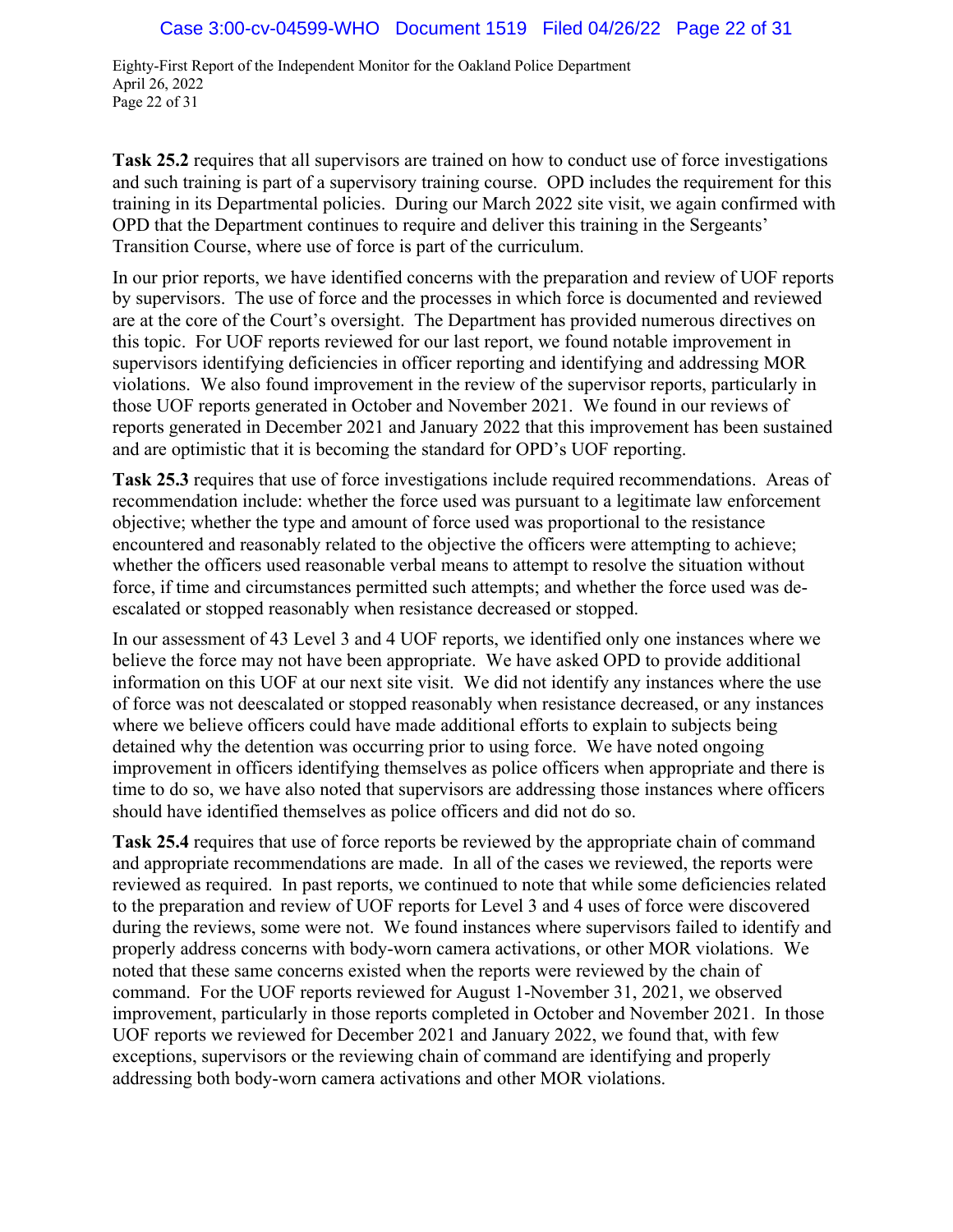Eighty-First Report of the Independent Monitor for the Oakland Police Department April 26, 2022 Page 23 of 31

**Task 25.5** requires that any determination that a use of force did not comply with Department policy result in the incident being referred to IAD to conduct additional investigation/analysis, if necessary. While we did not identify any Level 3 or Level 4 investigations that resulted in our finding that the force did not comply with policy for this report, we did identify one Level 4 UOF that needed additional review as the finding appeared inconsistent with the findings on prior similar uses of force. OPD will be following up on this use of force, and we will discuss the Department's findings during our next site visit.

**Task 25.6** requires that members/employees involved in a use of force incident resulting in serious injury or death and/or officer-involved shooting, are separated from each other as soon as practicable at the incident scene, and kept apart until they have completed their reports and been interviewed. This Task is not assessed here, as we review and consider it as part of the Force and Executive Force Review Boards that OPD holds to examine Level 1 and 2 uses of force.

The Court's reactivation of Task 25 at a November 2018 Case Management Conference resulted from our serious concerns with the Department's handling and investigation of uses of force. OPD drafted Special Order 9196 to address and clarify requirements for the proper reporting of use of force. This revision to UOF reporting requirements went into effect in February 2020. OIG's global use of force audit, conducted in 2019, also identified numerous concerns with the reporting of use of force and enumerated recommendations. As noted throughout this report, OPD has taken a number of actions to address the identified concerns with the investigation and reporting of force.

This is the fifth report where our assessment includes only uses of force that occurred after the implementation of Special Order 9196, the revisions to OPD's use of force policy, and Special Order 9202, and includes the review of 91 Level 3 and 4 uses of force. These revisions to policy, along with the many follow-up emails and training by executive staff, have outlined the Department's expectations of those who prepare and review UOF reports. In our 76<sup>th</sup> and 78<sup>th</sup> status reports, we noted that the Department's progress with the investigation of force and required documentation had stalled. For our last report, we noted that OPD had noticeably improved, specifically in the UOF reporting for October and November 2021. For our reviews of UOF reporting for December 2021 and January 2022, we found that OPD's improvement has been sustained. Though we continue to find occasional inconsistencies in reporting or failures to meet each requirement, OPD is consistently meeting the overall requirements of Task 25. While we will continue to monitor uses of force to ensure that the required reporting outcomes continue to occur and that OPD addresses any deficiencies that are identified, OPD is in compliance with this Task.

| Task 25 compliance status | In compliance |
|---------------------------|---------------|
|---------------------------|---------------|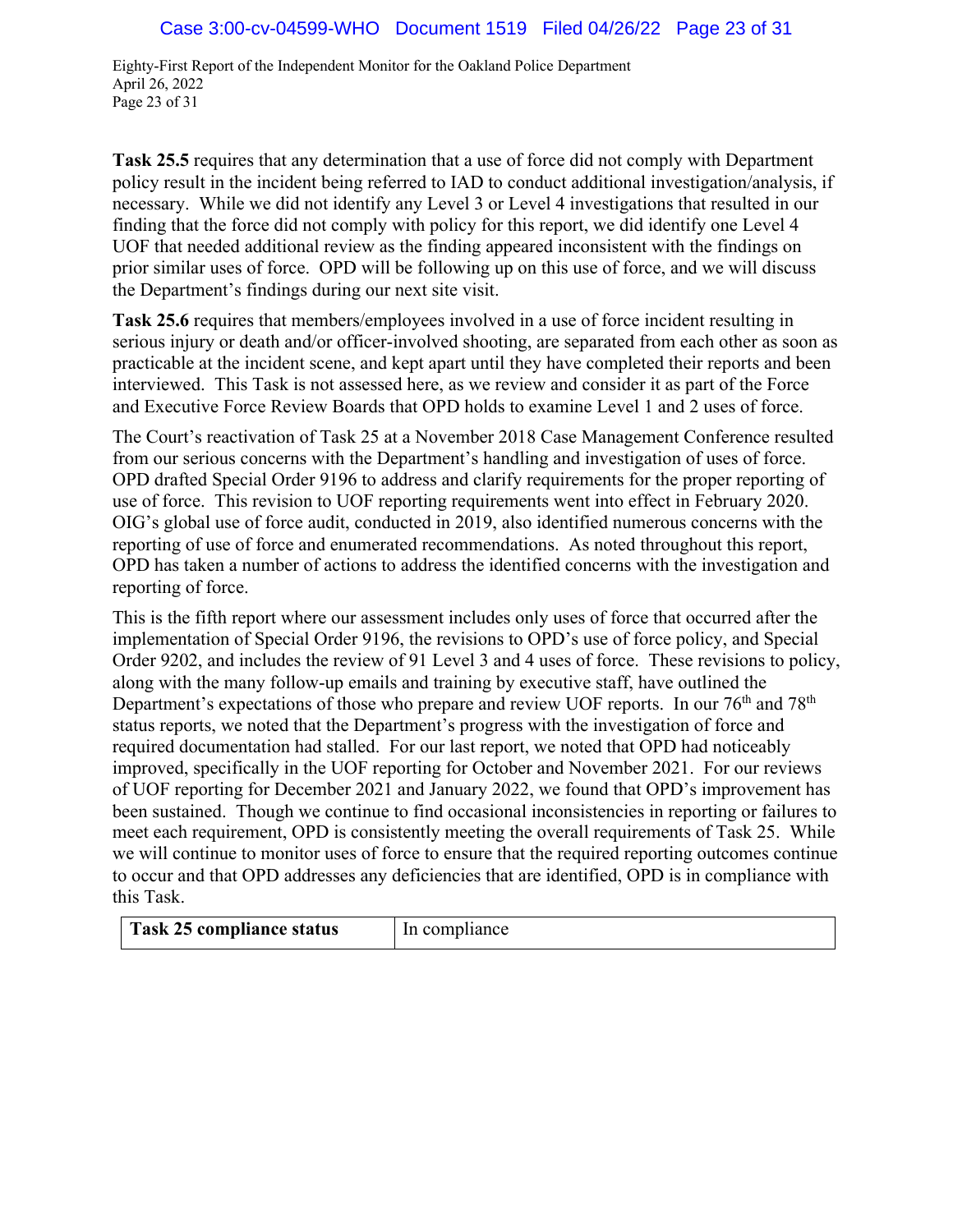Eighty-First Report of the Independent Monitor for the Oakland Police Department April 26, 2022 Page 24 of 31

# Task 41: Use of Personnel Assessment System (PAS) and Risk Management

### **Requirements:**

*Within 375 days from the effective date of this Agreement, OPD shall develop a policy for use of the system, including supervision and audit of the performance of specific members, employees, supervisors, managers, and OPD units, as well as OPD as a whole.* 

*The policy shall include the following elements:*

- *1. The Chief of Police shall designate a PAS Administration Unit. The PAS Administration Unit shall be responsible for administering the PAS policy and, no less frequently than quarterly, shall notify, in writing, the appropriate Deputy Chief/Director and the responsible commander/manager of an identified member/employee who meets the PAS criteria. PAS is to be electronically maintained by the City Information Technology Department.*
- *2. The Department shall retain all PAS data for at least five (5) years.*
- *3. The Monitor, Inspector General and Compliance Coordinator shall have full access to PAS to the extent necessary for the performance of their duties under this Agreement and consistent with Section XIII, paragraph K, and Section XIV of this Agreement.*
- *4. PAS, the PAS data, and reports are confidential and not public information.*
- *5. On a quarterly basis, commanders/managers shall review and analyze all relevant PAS information concerning personnel under their command, to detect any pattern or series of incidents which may indicate that a member/employee, supervisor, or group of members/employees under his/her supervision may be engaging in at-risk behavior. The policy shall define specific criteria for determining when a member/employee or group of members/employees may be engaging in at-risk behavior.*
- *6. Notwithstanding any other provisions of the PAS policy to be developed, the Department shall develop policy defining peer group comparison and methodology in consultation with Plaintiffs' Counsel and the IMT. The policy shall include, at a minimum, a requirement that any member/employee who is identified using a peer group comparison methodology for complaints received during a 30-month period, or any member who is identified using a peer group comparison methodology for Penal Code §§69, 148 and 243(b)(c) arrests within a 30-month period, shall be identified as a subject for PAS intervention review. For the purposes of these two criteria, a single incident shall be counted as "one" even if there are multiple complaints arising from the incident or combined with an arrest for Penal Code §§69, 148 or 243(b)(c).*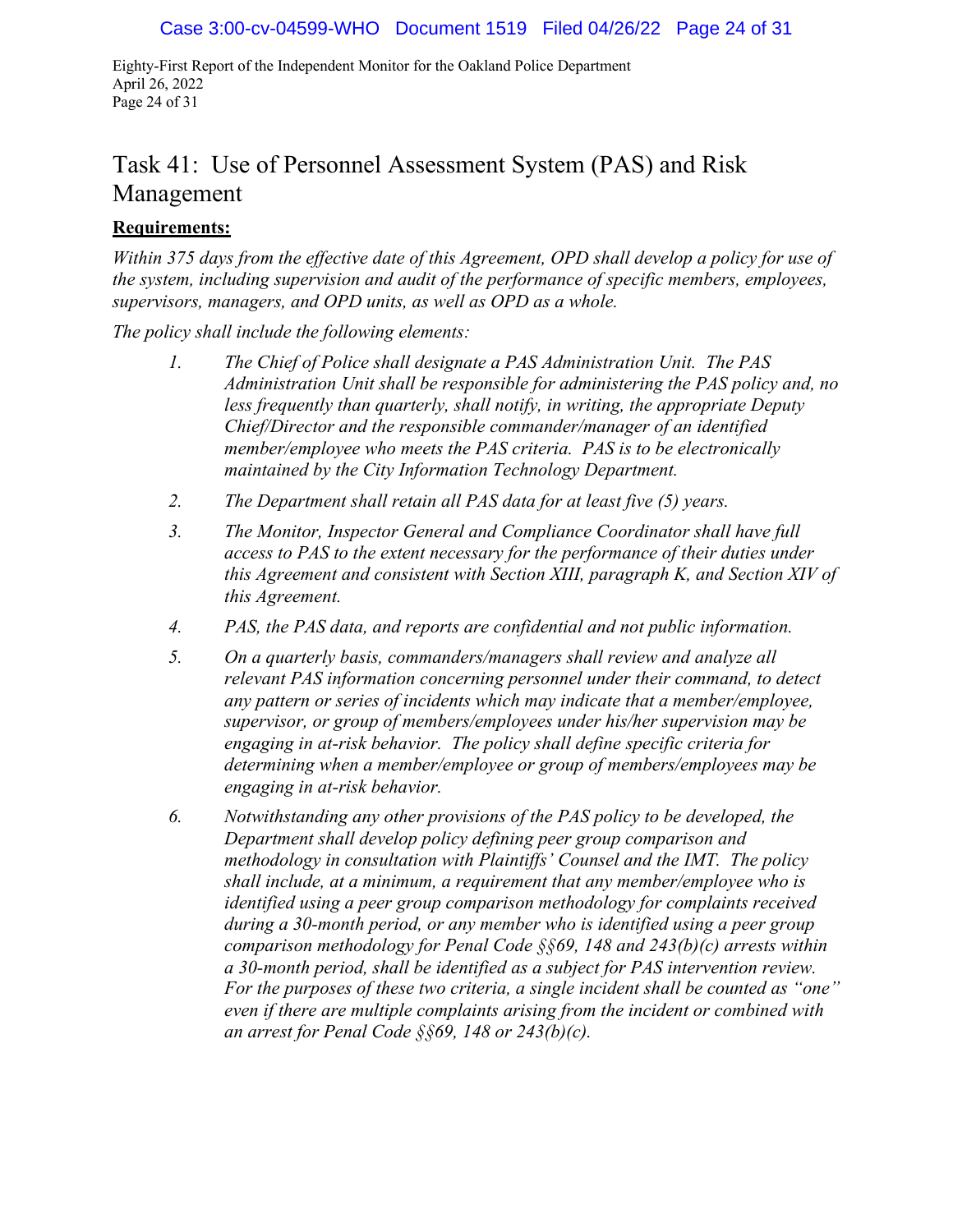Eighty-First Report of the Independent Monitor for the Oakland Police Department April 26, 2022 Page 25 of 31

- *7. When review and analysis of the PAS threshold report data indicate that a member/employee may be engaging in at-risk behavior, the member/employee's immediate supervisor shall conduct a more intensive review of the member/employee's performance and personnel history and prepare a PAS Activity Review and Report. Members/employees recommended for intervention shall be required to attend a documented, non-disciplinary PAS intervention meeting with their designated commander/manager and supervisor. The purpose of this meeting shall be to review the member/employee's performance and discuss the issues and recommended intervention strategies. The member/employee shall be dismissed from the meeting, and the designated commander/manager and the member/employee's immediate supervisor shall remain and discuss the situation and the member/employee's response. The primary responsibility for any intervention strategies shall be placed upon the supervisor. Intervention strategies may include additional training, reassignment, additional supervision, coaching or personal counseling. The performance of members/ employees subject to PAS review shall be monitored by their designated commander/manager for the specified period of time following the initial meeting, unless released early or extended (as outlined in Section VII, paragraph B (8)).*
- *8. Members/employees who meet the PAS threshold specified in Section VII, paragraph B (6) shall be subject to one of the following options: no action, supervisory monitoring, or PAS intervention. Each of these options shall be approved by the chain-of-command, up to the Deputy Chief/Director and/or the PAS Activity Review Panel.*

*Members/employees recommended for supervisory monitoring shall be monitored for a minimum of three (3) months and include two (2) documented, mandatory follow-up meetings with the member/employee's immediate supervisor. The first at the end of one (1) month and the second at the end of three (3) months.*

*Members/employees recommended for PAS intervention shall be monitored for a minimum of 12 months and include two (2) documented, mandatory follow-up meetings with the member/employee's immediate supervisor and designated commander/manager: The first at three (3) months and the second at one (1) year. Member/employees subject to PAS intervention for minor, easily correctable performance deficiencies may be dismissed from the jurisdiction of PAS upon the written approval of the member/employee's responsible Deputy Chief, following a recommendation in writing from the member/employee's immediate supervisor. This may occur at the three (3)-month follow-up meeting or at any time thereafter, as justified by reviews of the member/employee's performance. When a member/employee is not discharged from PAS jurisdiction at the one (1)-year follow-up meeting, PAS jurisdiction shall be extended, in writing, for a specific period in three (3)-month increments at the discretion of the member/employee's responsible Deputy Chief. When PAS jurisdiction is extended beyond the minimum one (1)-year review period, additional review meetings*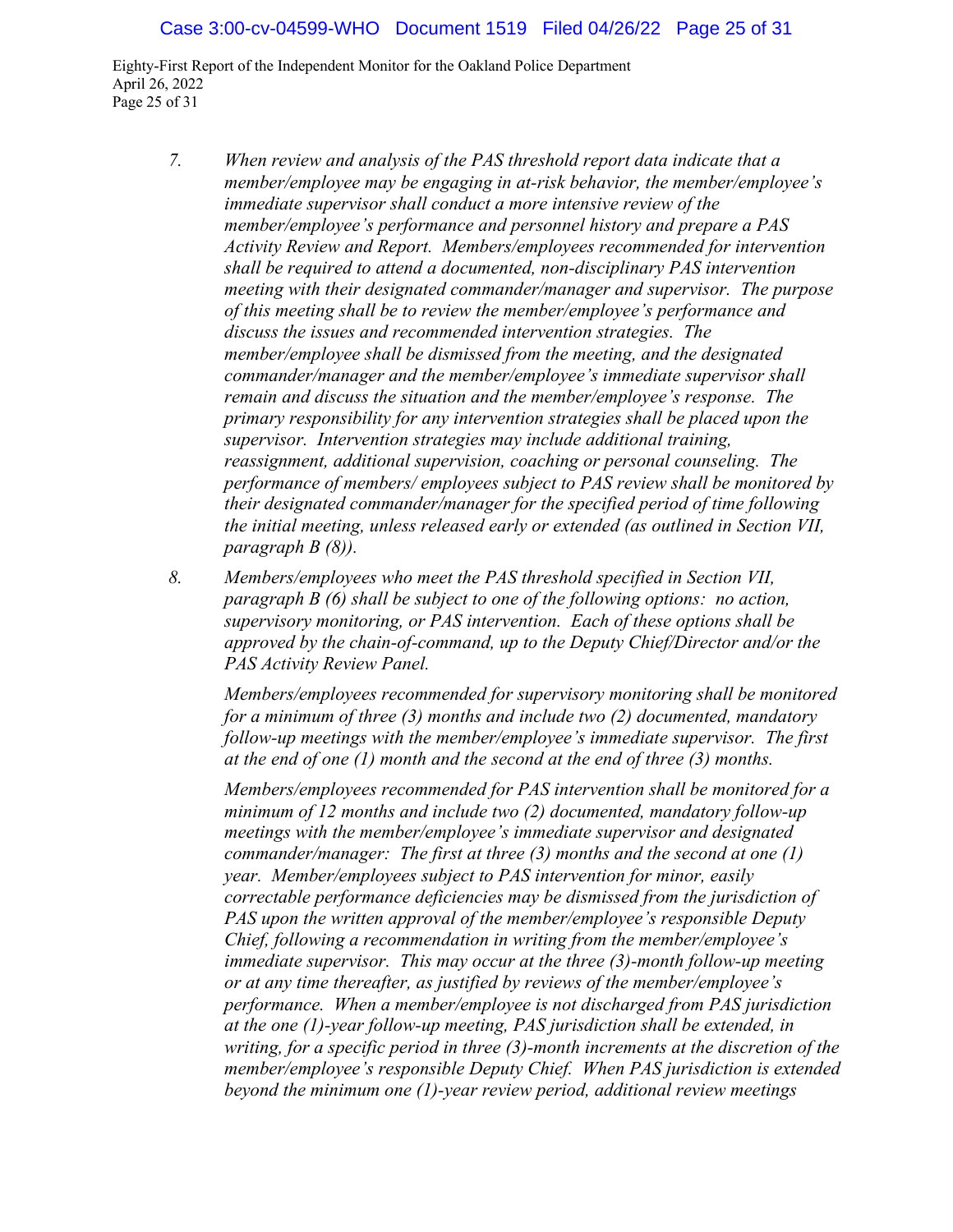Eighty-First Report of the Independent Monitor for the Oakland Police Department April 26, 2022 Page 26 of 31

> *involving the member/employee, the member/ employee's designated commander/manager and immediate supervisor, shall take place no less frequently than every three (3) months.*

- *9. On a quarterly basis, Division/appropriate Area Commanders and managers shall review and analyze relevant data in PAS about subordinate commanders and/or managers and supervisors regarding their ability to adhere to policy and address at-risk behavior. All Division/appropriate Area Commanders and managers shall conduct quarterly meetings with their supervisory staff for the purpose of assessing and sharing information about the state of the unit and identifying potential or actual performance problems within the unit. These meetings shall be scheduled to follow-up on supervisors' assessments of their subordinates' for PAS intervention. These meetings shall consider all relevant PAS data, potential patterns of at-risk behavior, and recommended intervention strategies since the last meeting. Also considered shall be patterns involving use of force, sick leave, line-of-duty injuries, narcotics-related possessory offenses, and vehicle collisions that are out of the norm among either personnel in the unit or among the unit's subunits. Division/appropriate Area Commanders and managers shall ensure that minutes of the meetings are taken and retained for a period of five (5) years. Commanders/managers shall take appropriate action on identified patterns of at-risk behavior and/or misconduct.*
- *10. Division/appropriate Area Commanders and managers shall meet at least annually with his/her Deputy Chief/Director and the IAD Commander to discuss the state of their commands and any exceptional performance, potential or actual performance problems or other potential patterns of at-risk behavior within the unit. Division/appropriate Area Commanders and managers shall be responsible for developing and documenting plans to ensure the managerial and supervisory accountability of their units, and for addressing any real or potential problems that may be apparent.*
- *11. PAS information shall be taken into account for a commendation or award recommendation; promotion, transfer, and special assignment, and in connection with annual performance appraisals. For this specific purpose, the only disciplinary information from PAS that shall be considered are sustained and not sustained complaints completed within the time limits imposed by Government Code Section 3304.*
- *12. Intervention strategies implemented as a result of a PAS Activity Review and Report shall be documented in a timely manner.*
- *13. Relevant and appropriate PAS information shall be taken into account in connection with determinations of appropriate discipline for sustained misconduct allegations. For this specific purpose, the only disciplinary information from PAS that shall be considered are sustained and not sustained complaints completed within the time limits imposed by Government Code Section 3304.*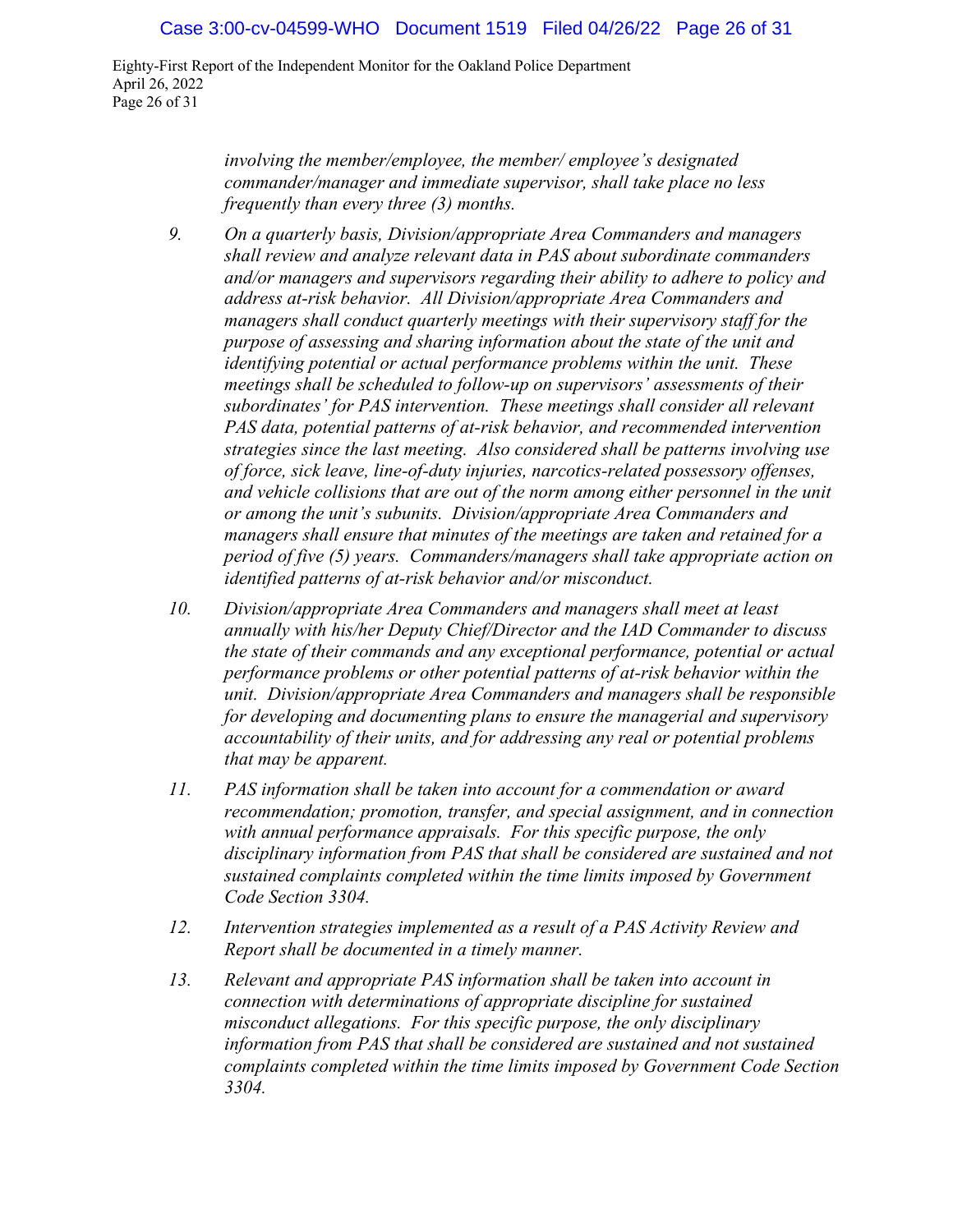Eighty-First Report of the Independent Monitor for the Oakland Police Department April 26, 2022 Page 27 of 31

- *14. The member/employee's designated commander/manager shall schedule a PAS Activity Review meeting to be held no later than 20 days following notification to the Deputy Chief/Director that the member/employee has met a PAS threshold and when intervention is recommended.*
- *15. The PAS policy to be developed shall include a provision that a member/employee making unsatisfactory progress during PAS intervention may be transferred and/or loaned to another supervisor, another assignment or another Division, at the discretion of the Bureau Chief/Director if the transfer is within his/her Bureau. Inter-Bureau transfers shall be approved by the Chief of Police. If a member/employee is transferred because of unsatisfactory progress, that transfer shall be to a position with little or no public contact when there is a nexus between the at-risk behavior and the "no public contact" restriction. Sustained complaints from incidents subsequent to a member/employee's referral to PAS shall continue to result in corrective measures; however, such corrective measures shall not necessarily result in a member/employee's exclusion from, or continued inclusion in, PAS. The member/employee's exclusion or continued inclusion in PAS shall be at the discretion of the Chief of Police or his/her designee and shall be documented.*
- *16. In parallel with the PAS program described above, the Department may wish to continue the Early Intervention Review Panel.*
- *17. On a semi-annual basis, beginning within 90 days from the effective date of this Agreement, the Chief of Police, the PAS Activity Review Panel, PAS Oversight Committee, and the IAD Commander shall meet with the Monitor to review the operation and progress of the PAS. At these meetings, OPD administrators shall summarize, for the Monitor, the number of members/employees who have been identified for review, pursuant to the PAS policy, and the number of members/employees who have been identified for PAS intervention. The Department administrators shall also provide data summarizing the various intervention strategies that have been utilized as a result of all PAS Activity Review and Reports. The major objectives of each of these semi-annual meetings shall be consideration of whether the PAS policy is adequate with regard to detecting patterns of misconduct or poor performance issues as expeditiously as possible and if PAS reviews are achieving their goals.*
- *18. Nothing in this Agreement, and more specifically, no provision of PAS, shall be construed as waiving, abrogating or in any way modifying the Department's rights with regard to discipline of its members/employees. The Department may choose, at its discretion, to initiate the administrative discipline process, to initiate PAS review or to use both processes concurrently or consecutively.*

(Negotiated Settlement Agreement VII. B.)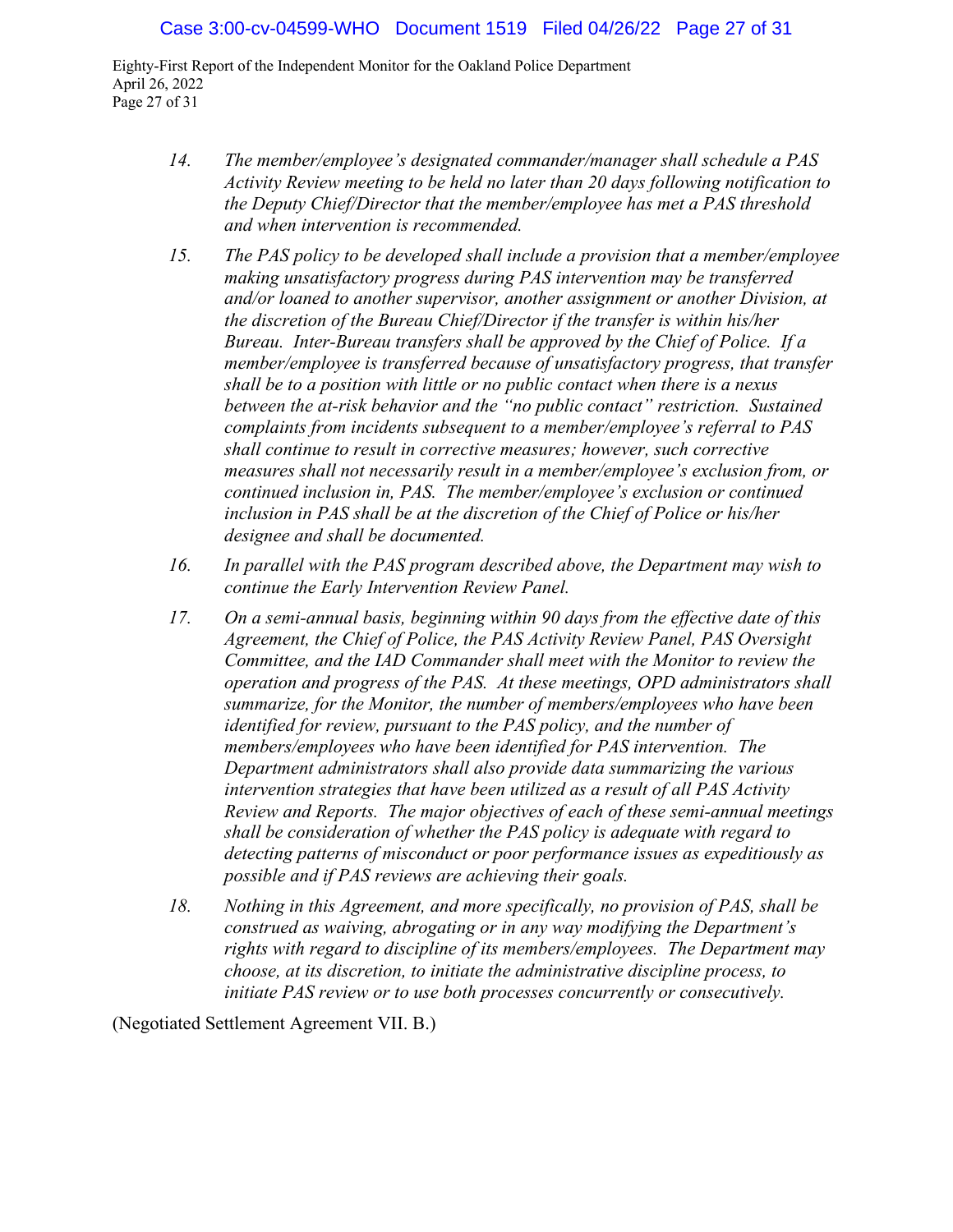Eighty-First Report of the Independent Monitor for the Oakland Police Department April 26, 2022 Page 28 of 31

### **Relevant Policy:**

OPD revised and issued Departmental General Order D-17, *Personnel Assessment Program,* on November 20, 2013; and issued Department General Order R-01, *Risk Management*, on April 15, 2022.

#### **Commentary:**

Risk management in the Oakland Police Department has continued to be consistent with the requirements of Task 40, which established standards for data, and Task 41, which sets standards for the risk management process. There have also been significant advancements in activity relevant to these Task requirements. Vision, the risk management database, appears to be functioning well. Risk Management Meetings suggest that the data are used widely by supervisors and Command staff. Those meetings regularly review data at the Area level; and also for units such as CeaseFire, the Violent Crime Operations Center (VCOC), and the Criminal Investigation Division (CID). Separate meetings also occur at the Bureau level and for the City as a whole. The addition of a Data Manager, and an additional staff person, to review and present risk-related data has made a significant contribution to the process. OPD published its long-awaited risk management policy, R-01, on April 15, 2022.

The risk management process currently involves a series of "nested" meetings which separately cover all Areas, the Bureaus, and the City as a whole. Apart from the City-wide meetings, there is limited consistency across the meetings; and the processes also change frequently depending on staffing. Some meetings cover all risk data fields, while others sometimes limit attention to a few graphs. Some processes are quite formal, while others are more spontaneous. We recommend that the Department work to reflect legitimate differences across locations while also ensuring a degree of consistency.

In the context of risk management analysis, there has been considerable discussion of the process of "drilling down" to address officer-level data and also "drilling up" to address issues of policy or common practice. However, in the Risk Management Meeting process, the "drilling up" process often receives limited attention. The Department should examine and respond to the behavior of individual officers in a broader view of Departmental practices and patterns of activity.

The focus on individual officer behavior, and potentially on some broader contexts, raises the issue of training related to risk management. The Department should assess the extent and nature of risk management-related training to ensure that it is accomplishing its goals.

In addition, the development of risk management-related data dashboards for use by supervisors received considerable attention at one time, but the discussion of them has recently been more limited. The dashboards can support refined analyses of officer behavior patterns and also enhance the skills of supervisors and contribute to career development. The state of the use of dashboards by supervisors should be examined and encouraged.

The review of stop data, with attention to issues of necessity and fairness, is a significant set of requirements (Task 34) related to risk management in the Department. However, traffic and pedestrian stops made by police reflect multiple steps, from the stops themselves to searches and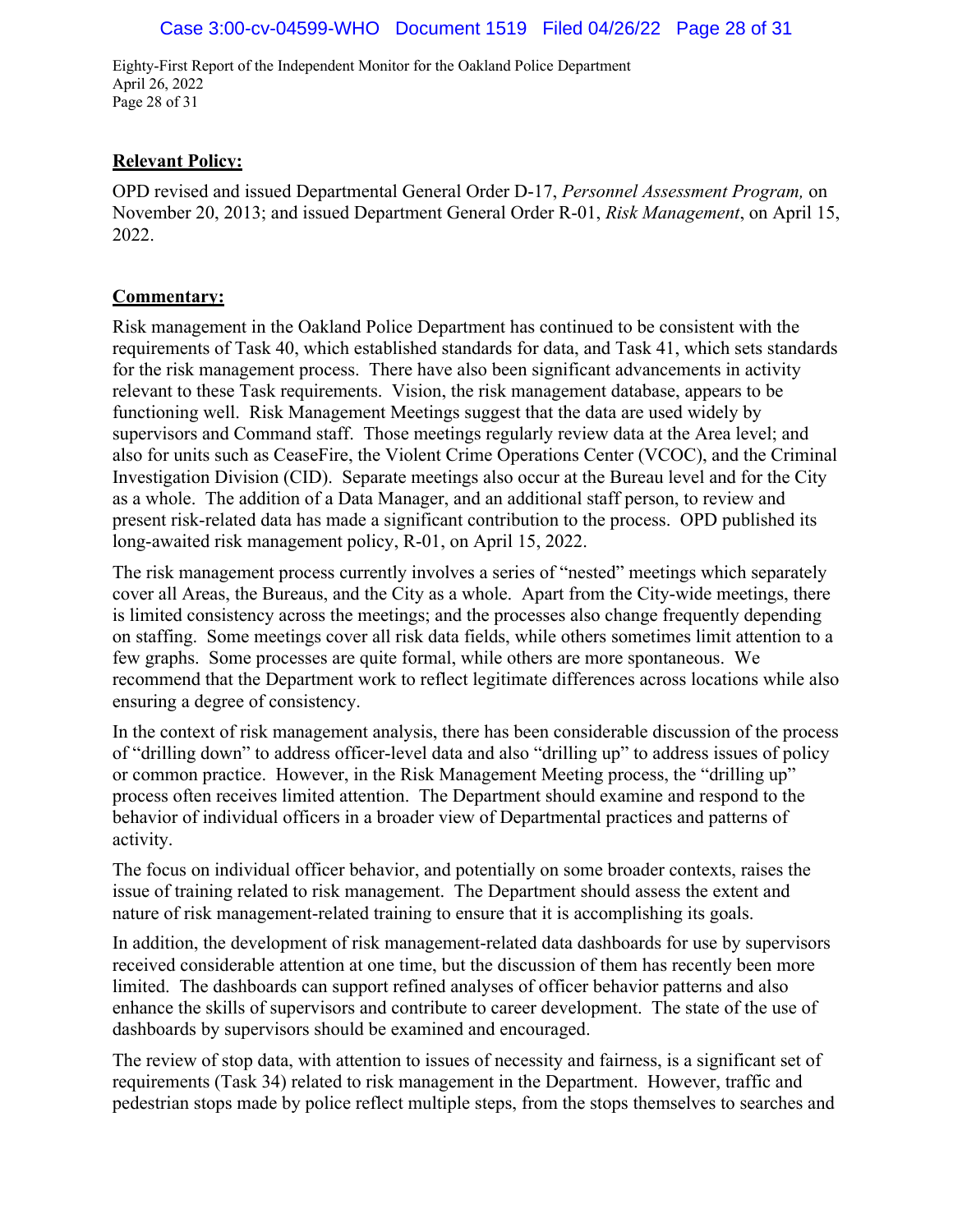Eighty-First Report of the Independent Monitor for the Oakland Police Department April 26, 2022 Page 29 of 31

seizures of contraband, and arrests and subsequent criminal justice processing. For the Department, a degree of risk is tied to each step in the process – but risk can also be seen as cumulative across the sequence of steps. Understanding risk in the context of stop data is limited if the Department does not examine the steps in this process, including the outcomes of stops and arrests.

We have previously noted that PAS Unit staff have had limited roles in Risk Management Meetings and other related activity, and therefore may arguably be seen as underutilized. The role of the PAS Unit should never be diminished. As the PAS Unit staff are one of the key Departmental staff dedicated solely to risk management efforts, it may be appropriate to increase their skills and responsibilities and extend their contributions to the risk management process.

With the addition of the Data Manager and the additional analyst, the Department has made a significant investment in analysis related to risk management and other Departmental functions. OPD should make an effort to identify significant issues and relevant questions that can be better understood through data analysis utilizing the now-available personnel resources.

The development of actionable findings should be the clear focus of analysis in the Department. The greatest value of research will be found in its ability to inform command decision-making. The current analyses of risk management data, which provide a means for describing and monitoring certain types of Departmental activity, provide an excellent example of the utility of analysis. Command staff should expect such clarity from analysis across a wide range of issues. Comprehensive, fully understandable, and consequential feedback from analysis should help inform action taken by the Department.

| <b>Task 41 compliance status</b> | In compliance |
|----------------------------------|---------------|
|                                  |               |

# Task 45: Consistency of Discipline Policy

# **Requirements:**

*On or before October 6, 2003, OPD shall revise and update its disciplinary policy to ensure that discipline is imposed in a fair and consistent manner.*

- *1. The policy shall describe the circumstances in which disciplinary action is appropriate and those in which Division-level corrective action is appropriate.*
- *2. The policy shall establish a centralized system for documenting and tracking all forms of discipline and corrective action, whether imposed centrally or at the Division level.*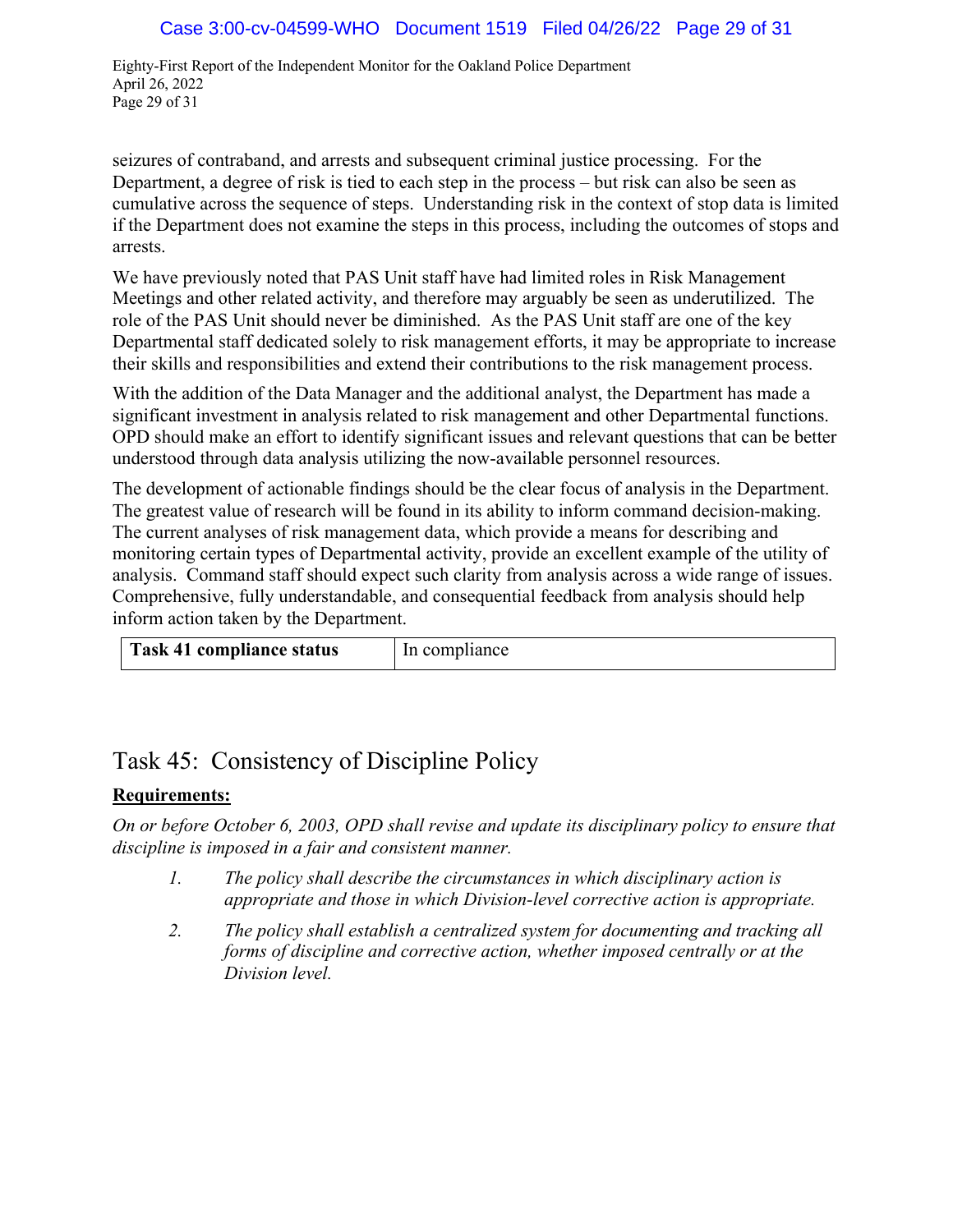Eighty-First Report of the Independent Monitor for the Oakland Police Department April 26, 2022 Page 30 of 31

- *3. All internal investigations which result in a sustained finding shall be submitted to the Discipline Officer for a disciplinary recommendation. The Discipline Officer shall convene a meeting with the Deputy Chief or designee in the affected chainof-command for a confidential discussion of the misconduct, including the mitigating and aggravating factors and the member/employee's overall performance.*
- *4. The COP may direct the Discipline Officer to prepare a Discipline Recommendation without convening a Discipline Conference.*

(Negotiated Settlement Agreement X. B.)

### **Relevant Policy:**

Five Departmental policies incorporate the requirements of Task 45: Departmental General Order M-03, *Complaints Against Department Personnel and Procedures* (revised most recently on December 22, 2017); Training Bulletin V-T.1 and V-T.2, *Internal Investigation Procedure Manual* (revised most recently on August 23, 2018); IAD Policy & Procedures Manual 21-01, *IAD General Operating Procedures* (published August 17, 2021); and Training Bulletin V-T, *Departmental Discipline Policy* (revised most recently on December 11, 2017).

### **Commentary:**

We have followed closely the Department's response to what is widely known as the discipline disparity study, conducted in 2020 by an external consulting firm on behalf of OPD. The study also covered new officers who were terminated by the Department during their probationary periods. The study found significant racial disparities in sustained complaints of misconduct between Black officers and officers of other races. The Department implemented the recommendations that were in the 2020 report, some in collaboration with the Stanford University SPARQ (Center for Social Psychological Answers to Real-World Questions).

In 2021, the Department advised that the 2020 disparity study was flawed; and it began an effort to conduct its own follow-up study to address the flaws of the earlier work. Recently, the Department issued a report that examined outcome disparities of investigations conducted by both IAD and at the Division level; it also issued a report that addressed disparities at both the Academy and in the Field Training Program.

The discipline-related report is less comprehensive than the 2020 report; it did not replicate the survey of officers that showed significant differences across racial groups in their view of the fairness of discipline in the Department. That is meaningful data that should have been explored. The report also did not examine officer separations from the Department by considering both the process involved as well as the reasons. That was ignored, despite administration and City leadership concerns over officer turnover levels.

The Department's report offers eight recommendations. The recommendations did not address the issues that address the heart of Task 45 and are quite limited. For example, one of the report's recommendations is to include a review of other investigations including collision,